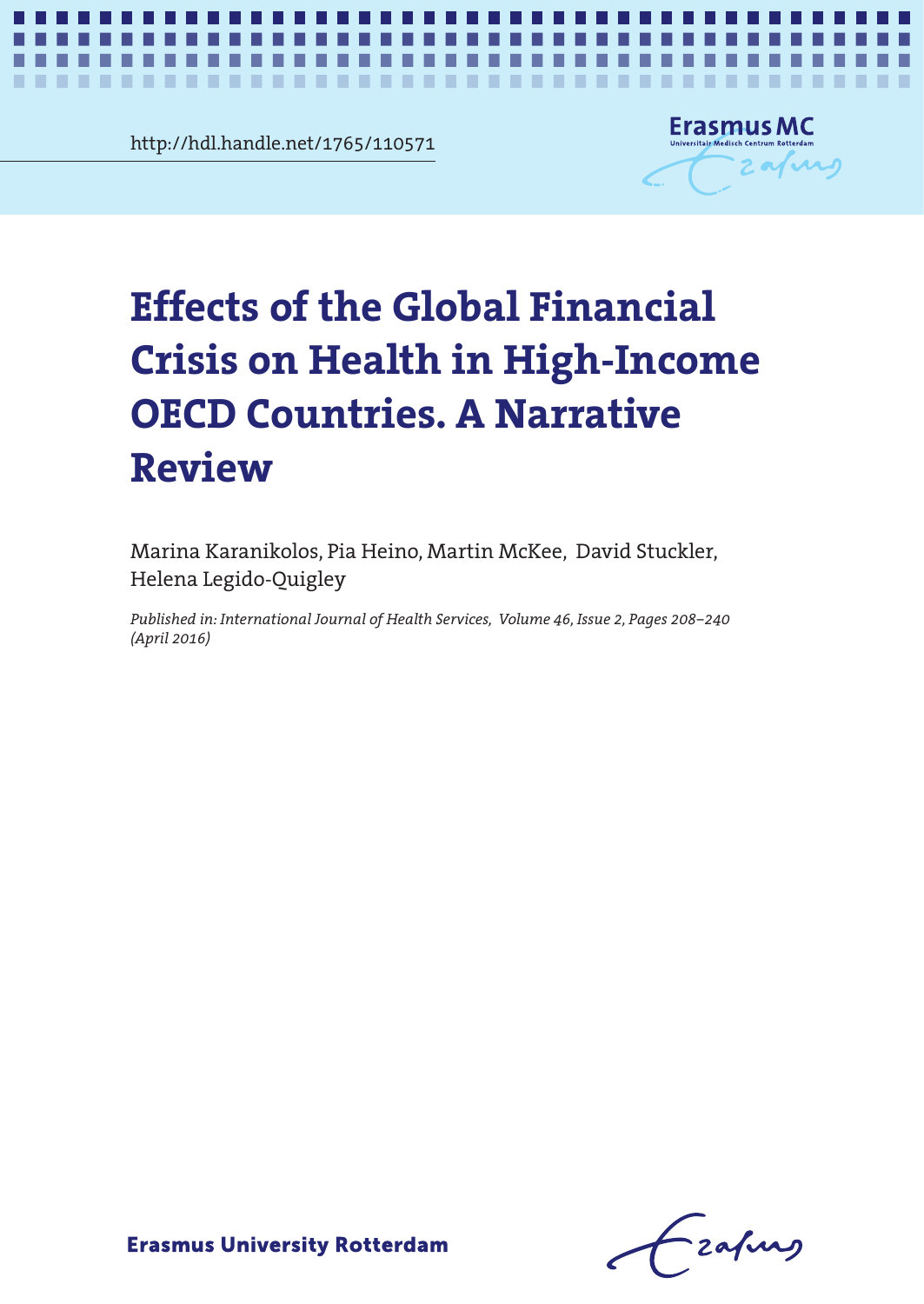### **Abstract**

A growing body of evidence documents how economic crises impact aspects of health across countries and over time. We performed a systematic narrative review of the health effects of the latest economic crisis based on studies of high-income countries. Papers published between January 2009 and July 2015 were selected based on review of titles and abstracts, followed by a full text review conducted by two independent reviewers. Ultimately, 122 studies were selected and their findings summarized. The review finds that the 2008 financial crisis had negative effects on mental health, including suicide, and to a varying extent on some non-communicable and communicable diseases and access to care. Although unhealthy behaviours such as hazardous drinking and tobacco use appeared to decline during the crisis, there have been increases in some groups, typically those already at greatest risk. The health impact was greatest in countries that suffered the largest economic impact of the crisis or prolonged austerity. The Great Recessions in high-income countries have had mixed impacts on health. They tend to be worse when economic impacts are more severe, prolonged austerity measures are implemented, and there are pre-existing problems of substance use among vulnerable groups.

Frafing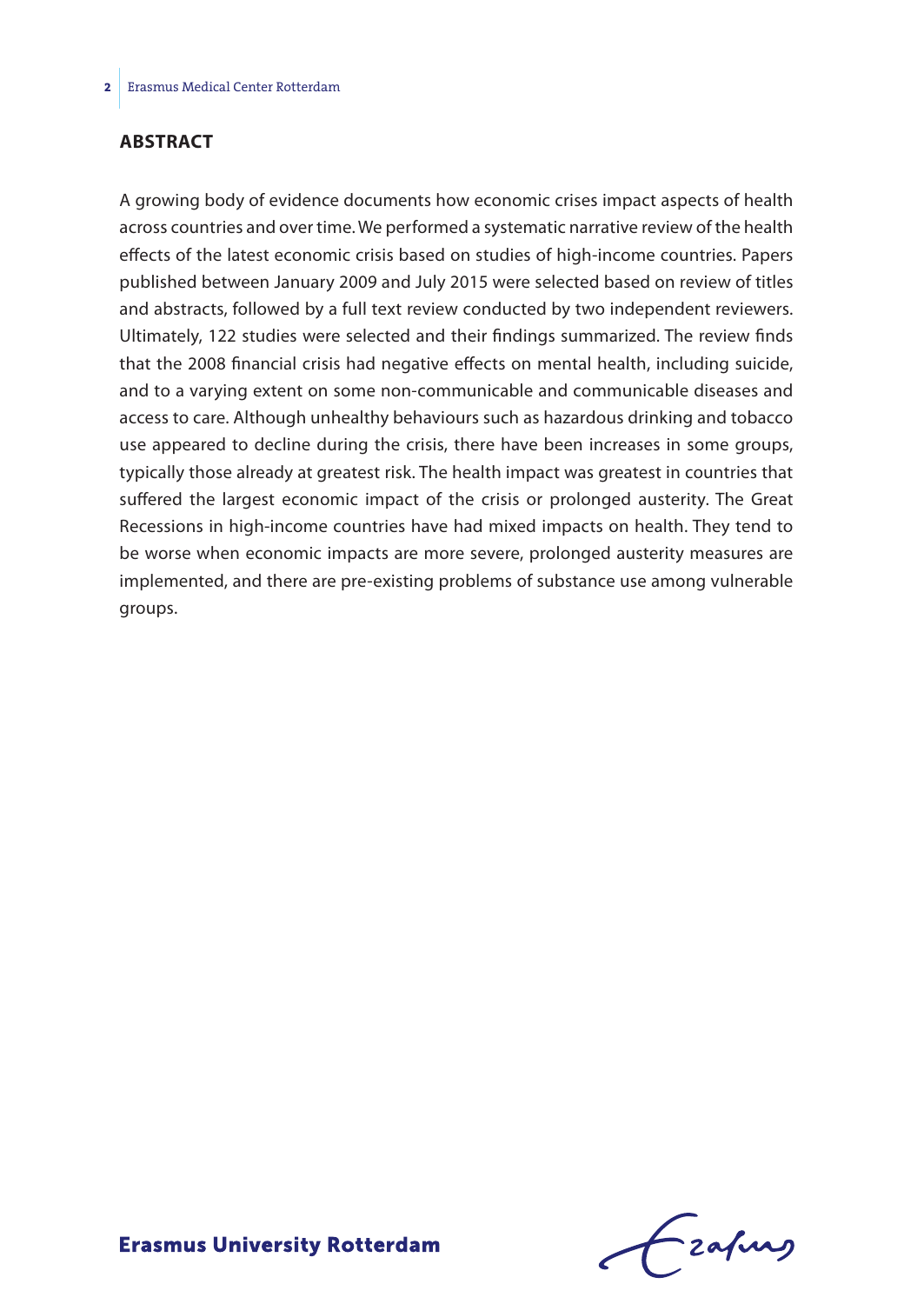#### **Introduction**

The onset of the current global financial crisis is often dated to the collapse of Lehman Brothers, a major global investment bank, in September 2008. Its bankruptcy triggered a significant loss in confidence among investors and, eventually, collapse of stock markets around the world. It resulted in significant declines in global trade, slowing or even reversing economic growth worldwide, increases in public sector debt and, in Greece, Ireland, and Portugal, bailouts by international lenders (the International Monetary Fund, European Central Bank, and European Commission, collectively known as "the Troika")[1]. However, the magnitude of the economic crisis, degree of preparedness, and subsequent policy responses varied among countries. Countries made different political choices in what to cut but, in many, health, education, and social protection suffered most.[2]

There was little, if any, formal attempt at the time to assess the impact of the crisis and associated budget cuts on population health by the institutions involved[3], although some independent research teams sought to investigate using existing secondary data. In part this was because, when the financial crisis arose, recent data on health outcomes were lacking. Thus, the first studies could only anticipate what might happen by studying earlier crises, going as far back as the Great Depression. However, researchers drew different conclusions. A major study on associations between mortality and economic fluctuations throughout the European Union during the period 1970–2007 showed that a one percentage point rise in unemployment leads to increase in suicides and decrease in road traffic deaths among working population, but no significant change in overall mortality[4]. However, other studies suggested a pro-cyclical relationship between economic growth and total mortality[5, 6].

These early studies of previous crises found a great deal of heterogeneity, emphasizing the importance of context. Thus, the rapid increase in mortality seen around 1990 in the former Soviet Union took place in a society where the background mortality attributable to alcohol was extremely high[7]. In contrast, the Great Depression occurred in the midst of an epidemiological transition, with declining deaths from infectious disease and increasing deaths from non-communicable disease, coupled with the effects of imposing and then repealing prohibition[8, 9]. Subsequent research has examined the influence of not only shocks but also resilience[10], showing that the adverse effects of unemployment on suicides can be mitigated by strong social welfare systems, especially those with active labour market policies[4].

It is important to distinguish between physical and mental health. Much attention has been devoted to the link between recession and mental health, particularly depression and suicide risks[11]. Infectious diseases are much more complex, depending on back-

frafing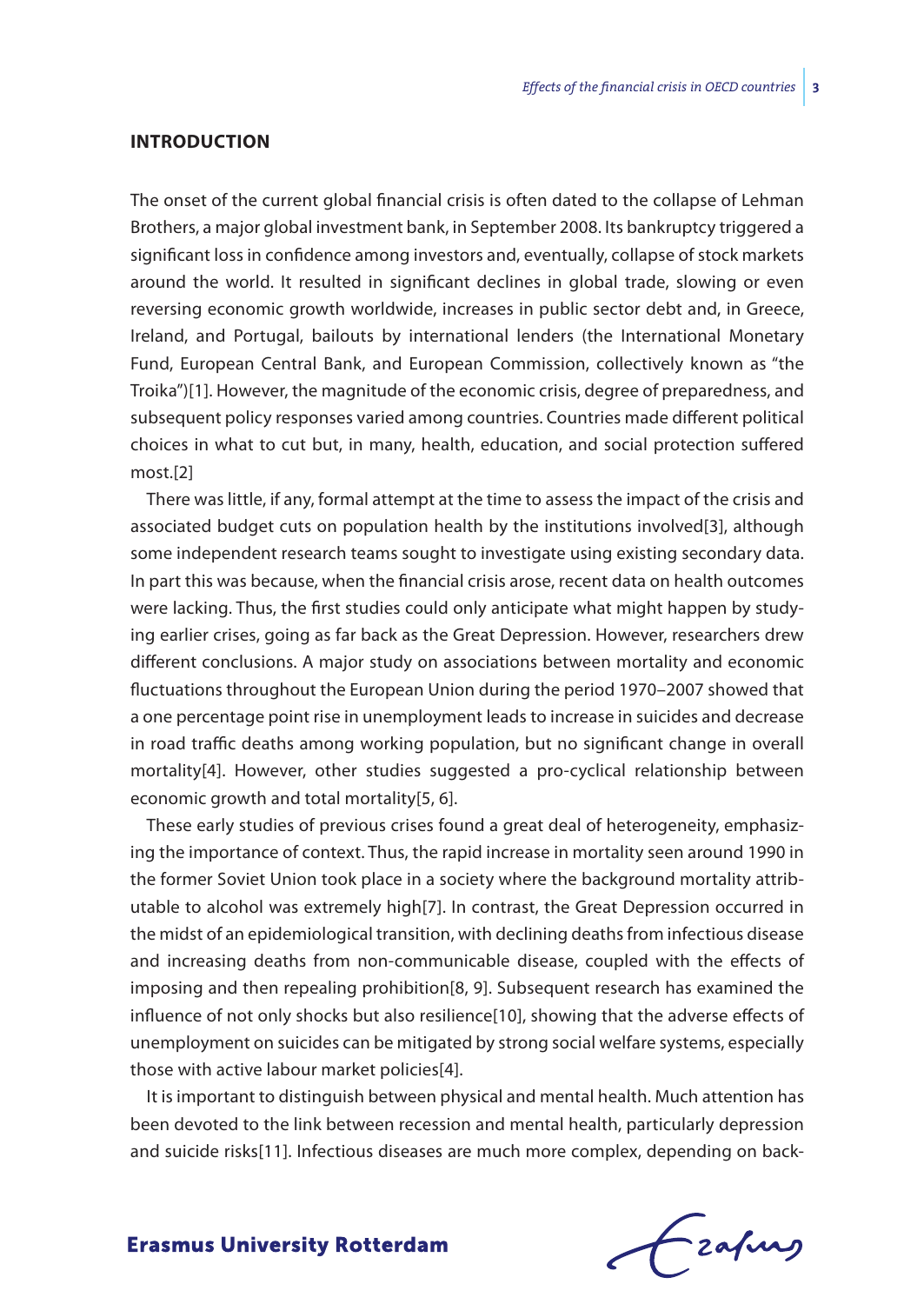ground risks, such as the pool of injecting drug users, or the presence of disease vectors, such as mosquitos and the effectiveness of control measures in place[12].

Generally, there has tended to be an emphasis on short-term associations, with less attention to long-term effects. Yet it can be expected that these may occur, based on what is known about life-course epidemiology, as well as research on survivors of previous severe shocks such as the Dutch hunger winter in 1944 or the siege of Leningrad[13, 14]. Although these will be more difficult to identify, given smaller effect sizes and greater variability, some evidence of these long-term (sometimes called "scarring") effects can be inferred from studies showing that unemployment is a major risk factor for many chronic conditions, including cardio-vascular diseases, cancers, respiratory disease, and diabetes[15-21].

In contrast, recessions tend to reduce exposures to certain risk factors, as people have less disposable income to spend on alcohol and tobacco, and lower affordability of transport may increase cycling or walking[22]. However, much depends on the policy context; for example, when mass unemployment is coupled with easy access to cheap alcohol, there may be large increases in hazardous drinking, as happened during the collapse of the Soviet Union[7], whereas prohibition restricted access to alcohol during the Great Depression, although deaths from cirrhosis rose rapidly when it was repealed, coinciding with economic recovery[8].

Finally, in recent years, concerns have been voiced about the impact of cuts to health budgets, now implemented in several countries, such as the United Kingdom (albeit partially concealed by changing definitions and transfers to the related social care, which has been cut very heavily)[2], Spain[23], and Greece, where a cap on public expenditure on health has been imposed by the Troika[1]. A recent review identified a wide range of responses by European countries to the crisis. While some countries may have managed to improve efficiency without impairing access to services, many experienced a deterioration in access to care[24]. Cuts to services often shifted the financial burden to households, increasing the cost of care, such as for drugs or via co-payments, and reduced provision, such as by closing or reducing operating hours of facilities or by staff lay-offs[23, 25]. Policy makers in countries that implemented the deepest cuts to health or social care, such as the United Kingdom[2], Greece, or Spain, argued that there was no alternative, but largely dismissed evidence of a negative impact on health[23, 26-29].

Researchers had called for active and timely monitoring of the health situation following the financial crisis[3, 4, 30], noting the contrast with the ease of access to timely economic data. In particular, they noted the virtual absence of systems for monitoring the consequences of recession and austerity on vulnerable groups (such as the unemployed, low-income households, children, undocumented migrants, etc.). Yet, despite seeming political indifference, a considerable body of research has now accumulated on the immediate consequences of the economic crisis on health.

frafing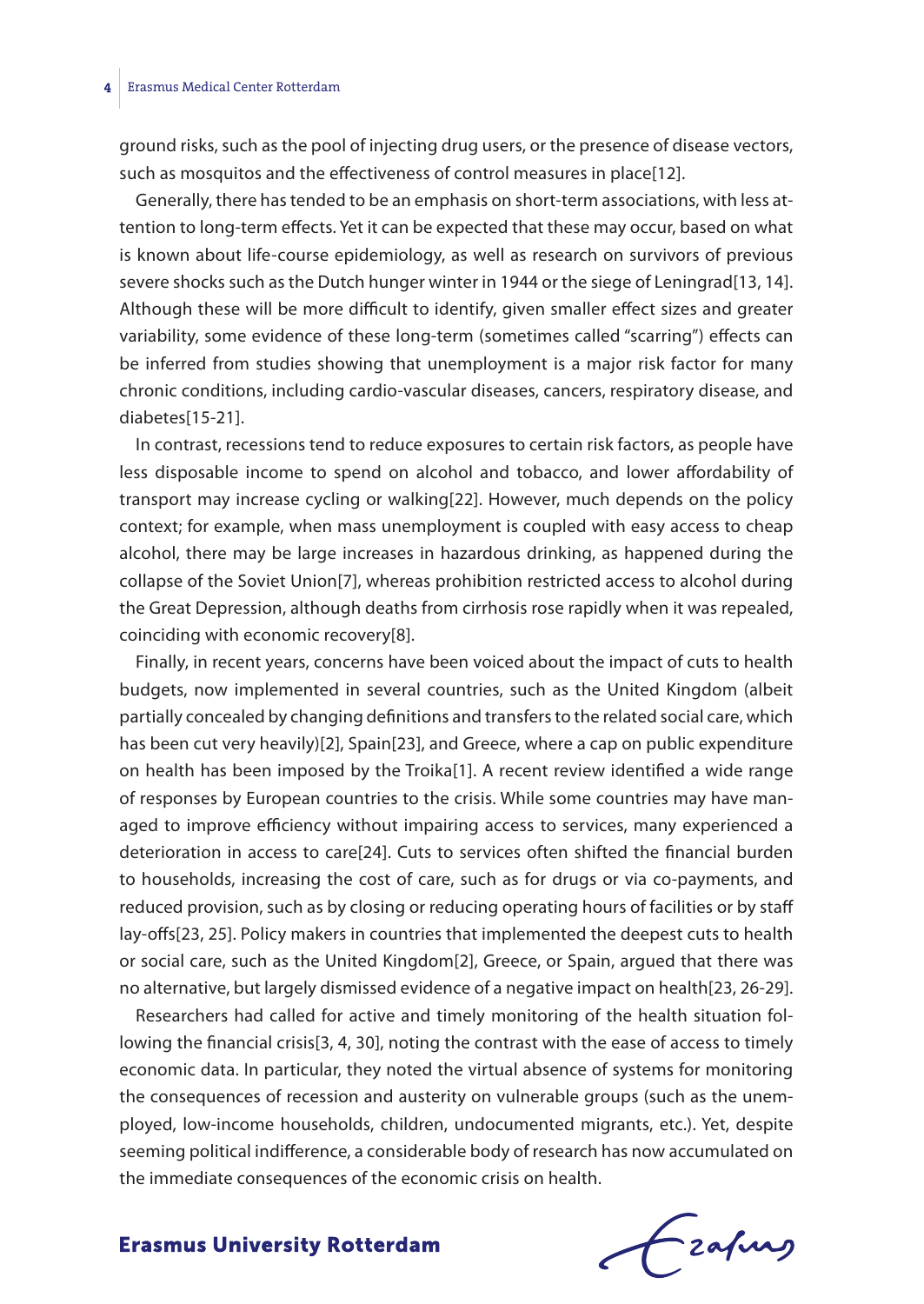Only a few reviews cover the current recession, but they focus on much narrower topics (e.g., child health)[28] or a specific country (e.g., Greece[29], United States[8]). In view of the proliferation of research since the onset of economic crisis, at least in high-income countries (see Figure 1), here we perform a narrative review. A more profound understanding of the effects of the crisis is thus needed, to help countries support those most affected and to be prepared for future recessions, as recommended by the World Health Organization[31, 32]. A review of peer-reviewed literature across a range of health indicators would enable an assessment of the true scale of the crisis's effect on population health, encourage scrutiny of the impact of austerity policies, and provide valuable information for policy makers on the health consequences of budget decisions.





Note: Other countries: Canada (5), Ireland (3), Australia, Belgium, Japan, Slovenia, South Korea, Sweden (1 each)

# **Methods**

A narrative review of the literature was carried out to assess and synthesize the evidence from current scientific literature on the impact of the financial crisis on population health in high-income Organisation for Economic Co-operation and Development (OECD) countries (countries listed in Appendix 1). Publications that correspond to predetermined selection criteria were identified and their findings were extracted for analysis, according to the area of impact on health.

- zafung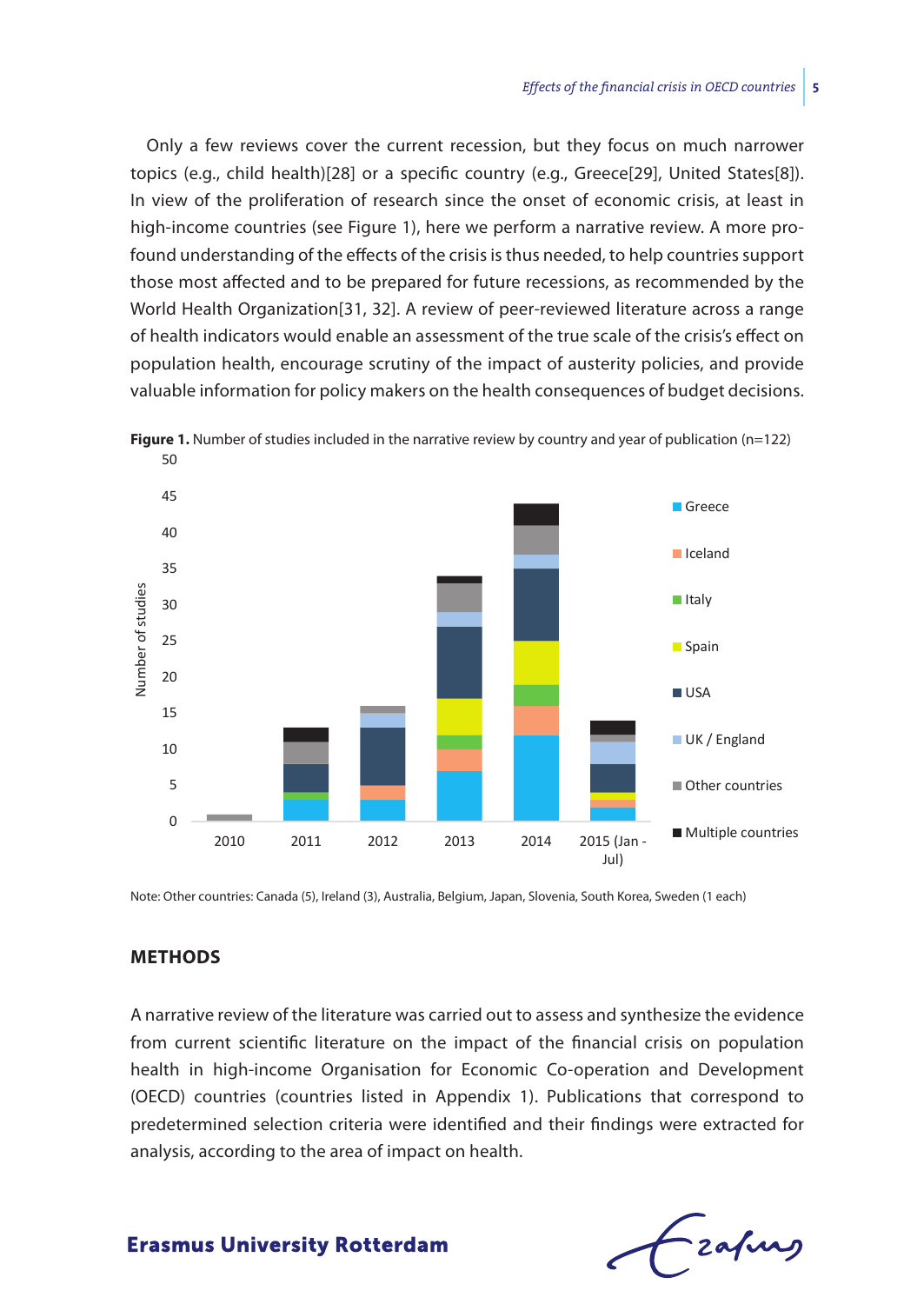#### **Search Strategy**

An electronic search of the following electronic databases was undertaken: MEDLINE, EMBASE, and EconLit. The search strategy (Appendix 2) combined three groups of search terms, focusing around the following conceptual areas: (a) financial crisis, (b) health and health care, and (c) high-income OECD countries. Relevant search terms for the financial crisis were identified from a previously published systematic review on economic crisis[12], and these key words (MeSH terms) and free text terms were applied in the current study. The terms were as follows: "austerity," "economic crisis," "fiscal crisis," "financial crisis," "economic recession," "economic depression," "economic insecurity," "debt," "macroeconomic conditions," "unemployment," "GDP," "personnel downsizing," "job loss," "recession," "banking crisis," and "business cycle." For the second concept, the search terms "health" and "health care" were broadly defined to capture all potentially relevant outcomes; however, only papers that examined impact on health alone or together with health care were assessed (papers looking exclusively at impact on health care were excluded). We have included papers that examine access to care through survey data on unmet need, while service utilization indicators were left out of the survey as they were attributed to impact on health care rather than health directly. High-income OECD countries, as defined by the World Bank, were entered as individual search terms. To avoid excluding relevant studies, searches for MEDLINE and EMBASE were performed both using Medical Subject Headings (MeSH) and free text searches. Because of the time lag between the onset of the crisis and collection of health data and the fact that the crisis had only spread to most European countries in 2009, only studies published from January 2009 to July 2015 were included. Only original research papers or correspondence published in peer-reviewed journals in English, which explicitly assess impact of the current crisis on health, were selected. Reference lists of the selected studies were scanned to identify other relevant studies.

#### **Data Extraction and Synthesis**

The following information was extracted from the included studies: publication year, authors, title, and journal; study design and setting; country or countries of interest, data time span, health outcome, and main exposure variables; and population characteristics.

For the evidence synthesis, the studies were grouped according to two major categories: (a) consequences for health and (b) consequences for health behaviour. Data from studies with similar outcomes were further grouped into subcategories (by specific health outcome or risk behaviour) and analysed according to these themes.

Similar to other reviews on this topic,[10, 12, 33] we found that definition of the economic crisis, as well as outcome measures, varied widely. In addition, studies included had substantial differences in design, methods, types of data, and setting, so direct comparison of results and effect size between most studies, even within the same thematic

frafing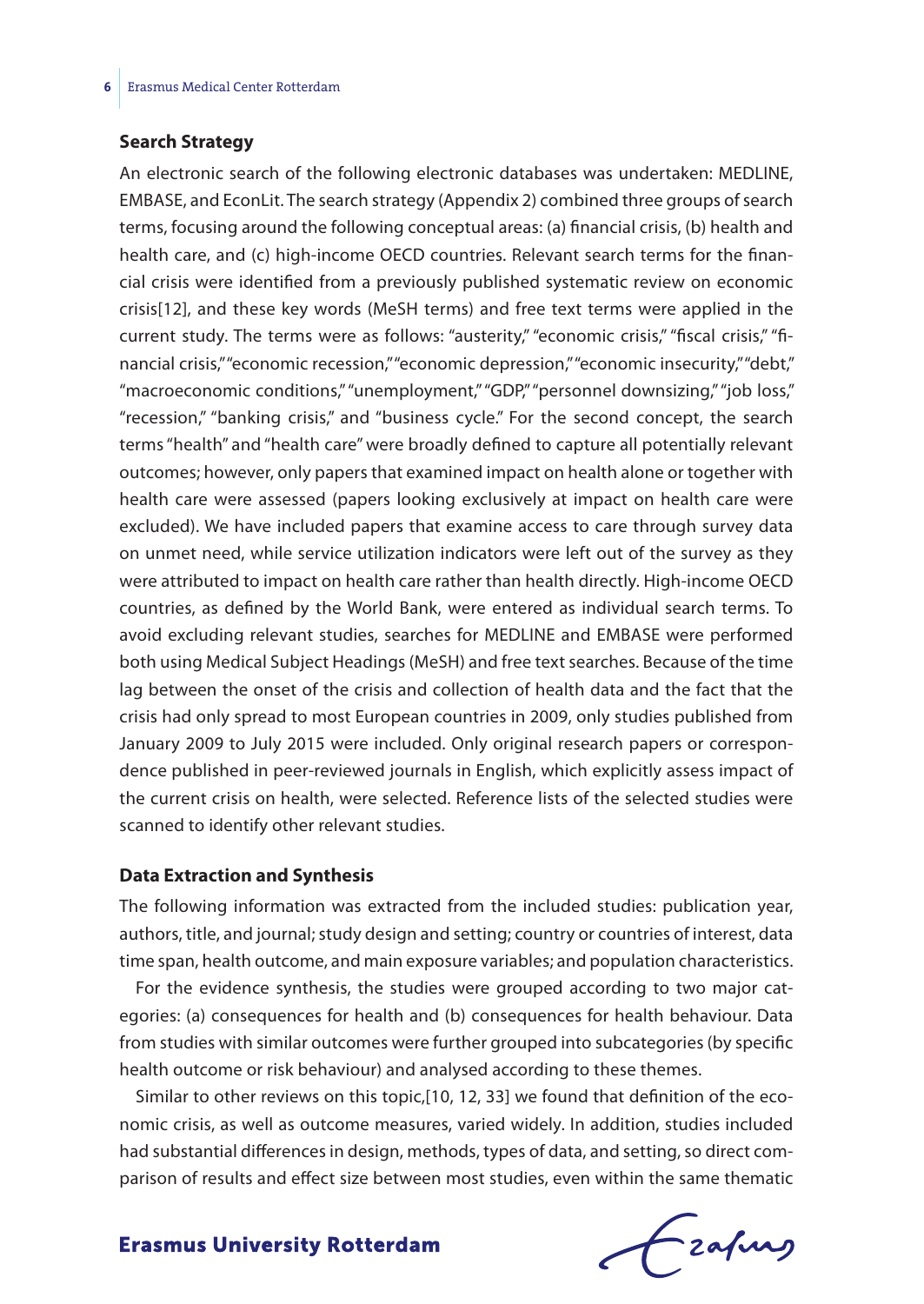group, is not possible. We therefore report results as overall positive, negative, or an absence of change associated with the economic crisis and report the effect size from individual studies where possible, although we recognize that this cannot be interpreted as an estimate of the actual impact of the crisis.

#### **Results**

Figure 2 depicts a flow chart of the review. Of 827 studies initially screened, a total of 122 articles met the inclusion criteria. The data from these articles were extracted and the characteristics evaluated.

The themes of papers were grouped into the categories listed below, based on the main areas of health impact. Some studies found in this review used individual-level data on the economic crisis, such as job loss, financial strain, or deterioration in housing conditions as a proxy for economic crisis. The majority of the studies used ecological, repeated cross-sectional, or aggregate data gathered before and after the crisis, often with an implicit or explicit assumption that a change over this period was associated with the recession or subsequent austerity measures.



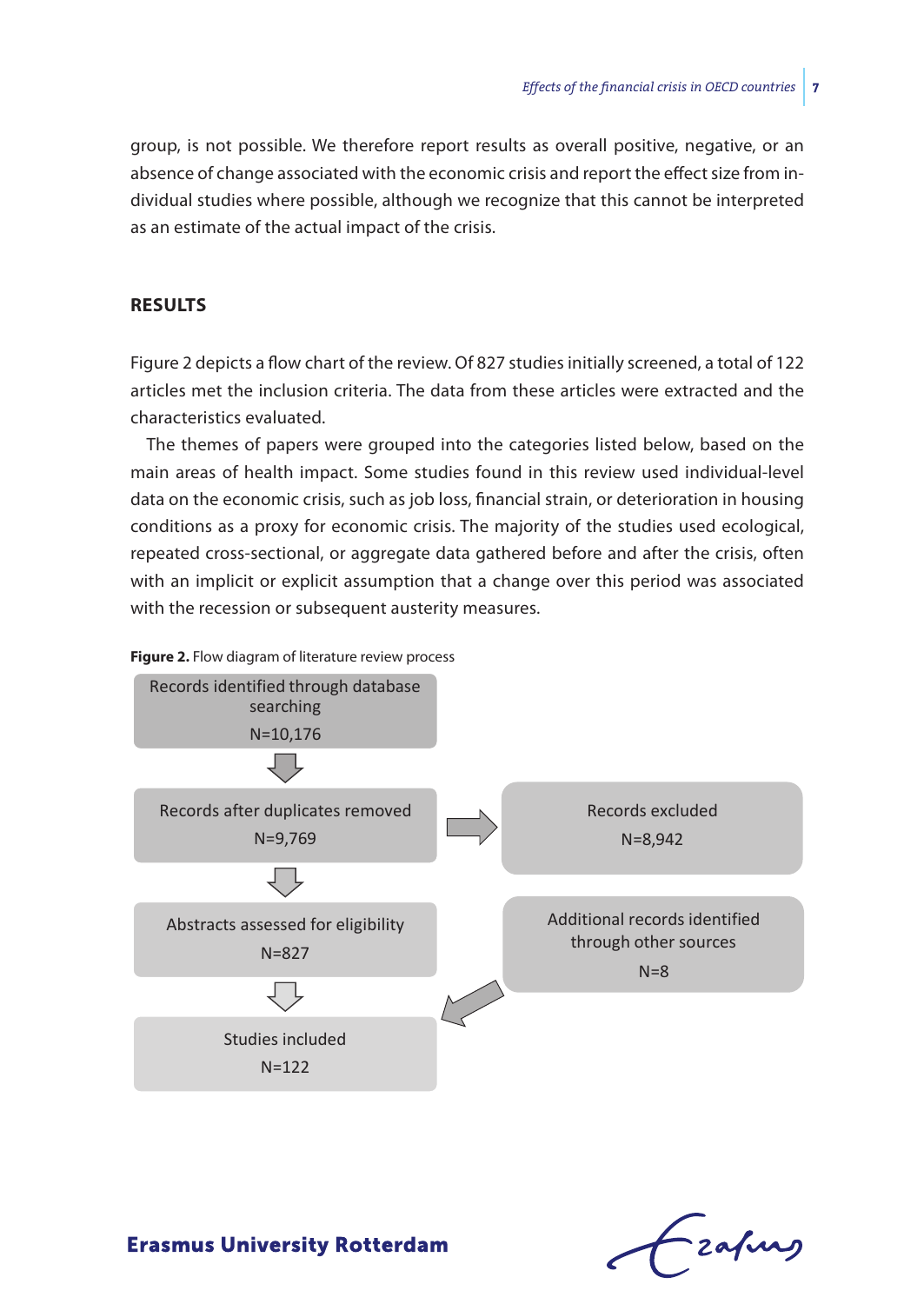#### **Mental Health**

*Morbidity.* Twenty-eight studies focused on mental health, from Australia, Canada, France, Greece, Hungary, Iceland, Ireland, Italy, Slovenia, Spain, Sweden, the United Kingdom, and the United States as well as some multi-country studies. All 28 studies reported worsening in at least one mental health indicator in association with the crisis.

A time series analysis in Italy found an increase in deaths from mental and behavioural disorders, with an additional 0.3 per 100,000 deaths per year attributed to the crisis, amounting to 548 excess deaths (95% CI 347–865) between 2008 and 2010[34]. The collapse of Lehman Brothers in 2008 coincided with an increase in the volume of Internet searches related to psychological distress, identified in Google Trends data (one percentage point in mortgage arrears and foreclosures was associated with a 16% [95% CI 9%–24%] increase in psychological distress queries)[35]. This levelled off after economic stabilization but remained 20% higher than before the Great Recession. Other types of housing insecurity, including moving for cost reasons or rent arrears, were associated with a higher likelihood of anxiety attacks and depressive symptoms, respectively[36]. In the United states, a one percentage point increase in foreclosure rates led to an increase of 0.7 days of poor mental health in the past month[37], while a 10% decrease in housing and non-housing wealth was associated with a small but significant increase in the levels of psychological distress[38]. Another U.S. study showed that loss of wealth led to worsening self-reported mental health but no increase in clinically diagnosed depressive symptoms[39]. A Canadian study found that high social capital moderated the impact of the crisis on mental health: while financial strain led to deterioration in mental health overall, in communities with high compared to low social capital, the effect was milder by a factor of around two for stress (B=.09, p<.001 and B=.17, p<.001, respectively) and depression (B=.03, p=.28 and B=.11, p<.001, respectively)[40]. In England, prevalence of poor mental health increased from 13.7% (95% CI 12.9%–14.5%) in 2008 to 16.4% (95% CI 14.9%–17.9%) in 2009, subsiding again in 2010; although the increases were marked in men, they were not statistically significant in women[41]. However, data from the Iceland Health and Wellbeing Population Survey showed that prevalence of high stress levels increased after economic collapse in women (OR 1.37, 95% CI 1.16–1.61) rather than in men (OR 1.13, 95% CI 0.92–1.39)[42]. Similarly, a study from the United States found that females were more likely to be diagnosed with anxiety after the recession than before (12% and 10% respectively), while the prevalence of depression among women fell after the crisis; for men, outcomes did not change significantly[43]. A study of mental distress among women in Stockholm found an increase between 2006 and 2010, particularly among economically inactive women, a group that experienced tightening of benefit eligibility criteria[44].

A number of studies focused on specific mental health conditions such as mood disorders (e.g., depression, anxiety). A multi-country study using longitudinal data from

frafing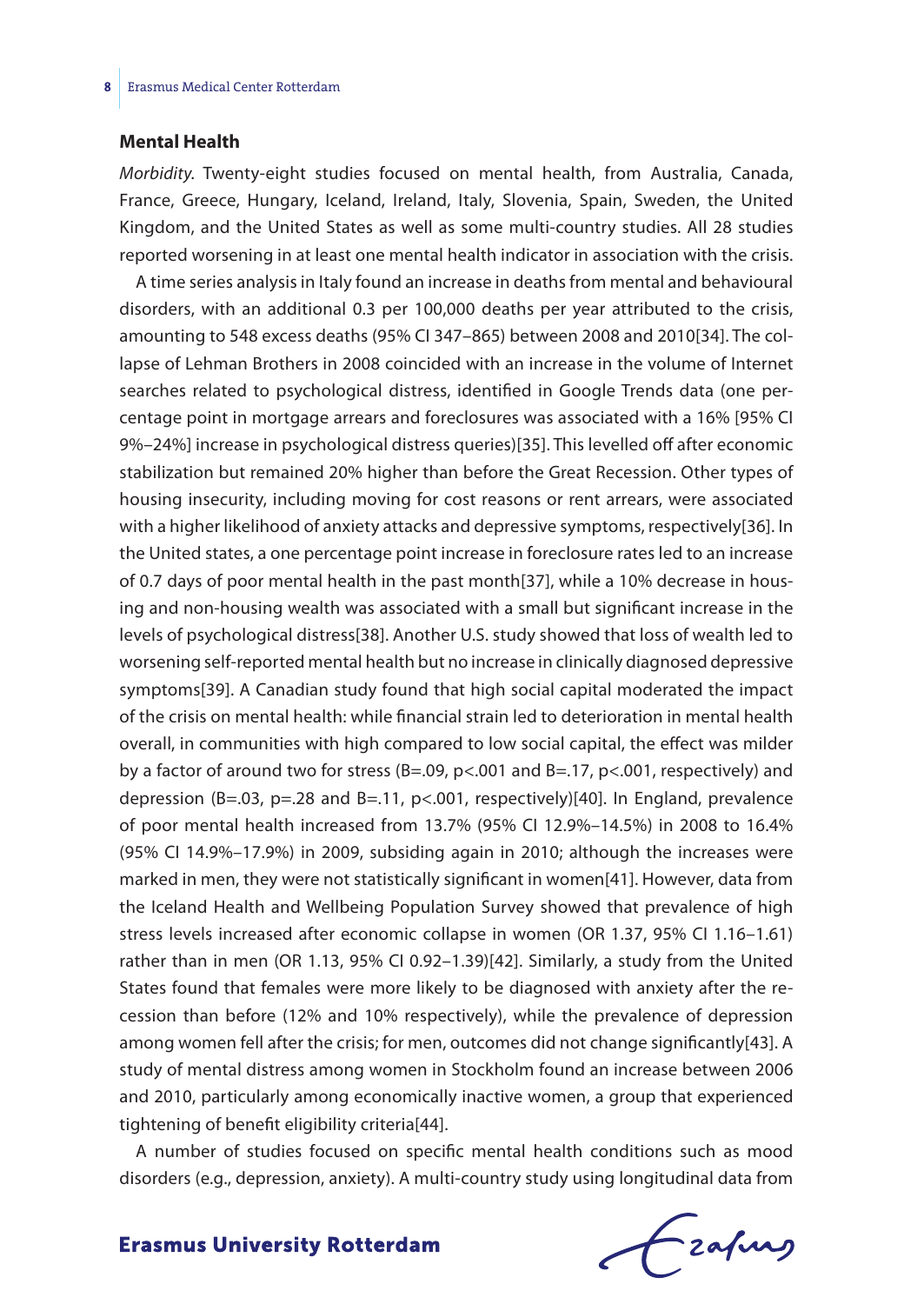health and retirement surveys in the United States and 13 EU countries found that job loss among 50- to 64-year-olds, particularly when due to firm closure, was associated with an increase in a depressive symptoms score by 28% (95% CI 8.6%–47.8%) in the United States and by 7.5% (95% CI 1.3%–13.7%) in Europe[45]. One-month prevalence of major depressive episode increased from 3.3% in 2008 to 8.2% in 2011 in Greece (p<0.0001),[46] with subsequent studies in Greece reaching broadly similar conclusions[47, 48], as was also the case in Australia[49], England[50], Spain[51], and the United States[52]. A study from Ireland followed up the cohort of "Celtic Tiger" patients (admitted with first-episode depression in the context of: (a) job loss or job insecurity plus (b) personal debt exceeding annual net income as a consequence of economic recession and non-Celtic Tiger controls (first-episode depressed patients not meeting criteria above) over 2 years, and found that patients with severe depression attributed to the economic recession had higher suicide risks but otherwise more favorable outcomes than the control group[53]. Protective factors against depression included interpersonal and institutional trust[54].

In most studies that stratified subjects by economic status, unemployed people or those experiencing job loss displayed higher risks of worsening mental health than those in employment. However, some studies looked at those employed in particular sectors. Worsening mental health was found in bank employees in Iceland, there was a reduction in sleep duration among railway workers in Greece[55], and increased inpatient and outpatient visits and consumption psychotropic medication were found among manufacturing workers in the United States[56]. A multi-country study examining depressive symptoms among workers affected by organizational downsizing in France, Hungary, Sweden, and the United Kingdom found that, after adjusting for country-specific effects, chaotic layoff processes increased the likelihood of depressive symptoms 2.5 times (p<0.001), while fair and unbiased downsizing processes were strongly associated with lower likelihood of depression[57]. A study from Alberta, Canada, showed an increase of 49% (p=0.03) in major depressive disorders (but no change in social phobia, panic, or generalized anxiety disorder) among the employed population[58], while an increase in depressive symptoms of a similar level (47%) was reported among employees in Slovenia<sup>[59]</sup>.

The financial crisis has been linked to worsening of mental health in several vulnerable groups, such as migrants. In Spain, the prevalence of poor mental health increased among male migrants who lost their job (OR 3.6, 95% CI 1.6–8.0) or experienced declines in income (OR 2.8, 95% CI 1.1–7.0)[60], findings confirmed by another study[61].

*Suicides.* A rise in suicides was among the most immediate concerns identified by those researching the health effects of the recession[62]. We identified 27 papers on suicide or suicidal ideation, from Greece, Italy, South Korea, Spain, and the United Kingdom. Some quantify the impact of the crisis in absolute numbers of excess deaths associated

frafing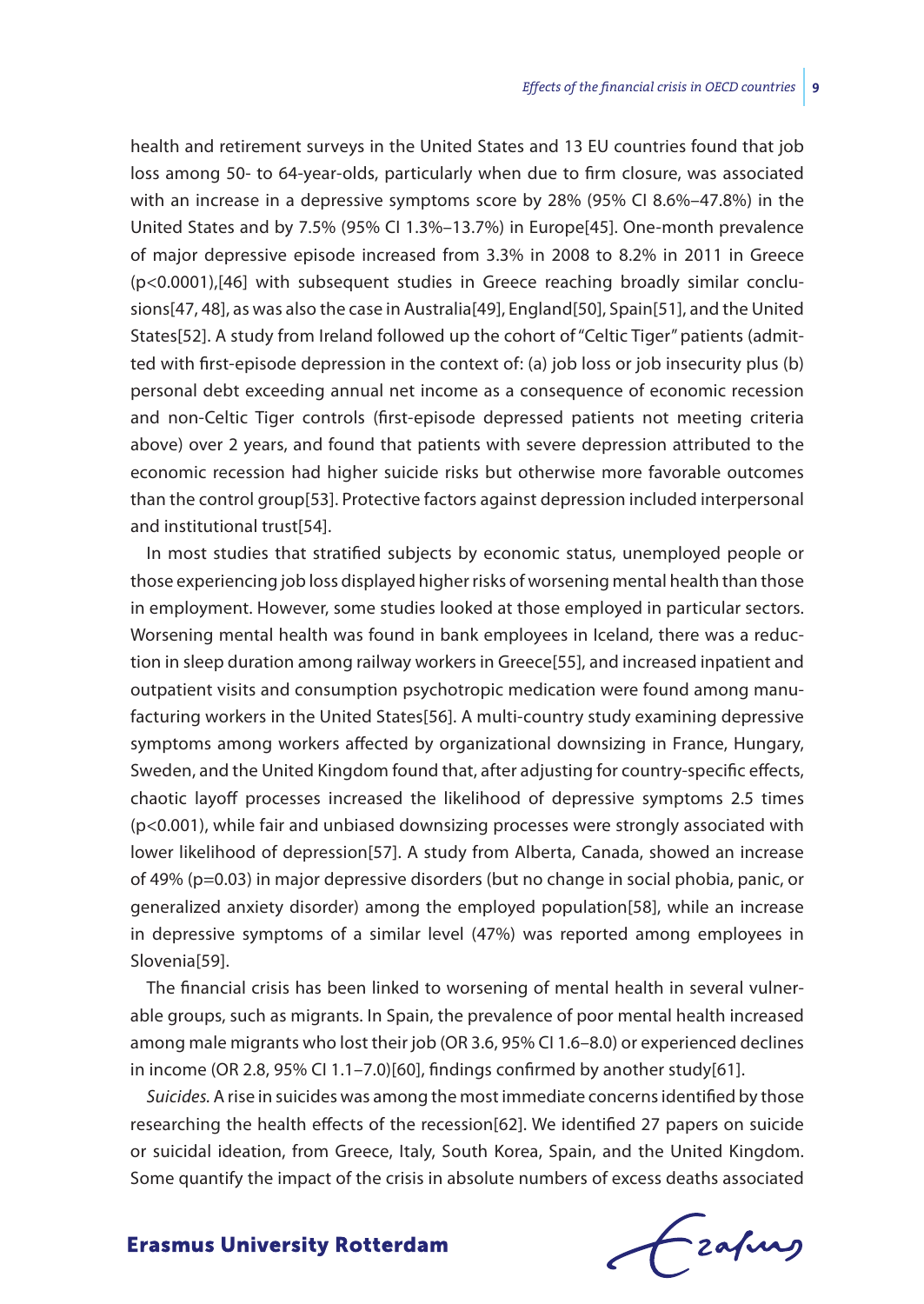with the recession or subsequent austerity, based on pre-crisis trends. Thus, Reeves and colleagues estimate that between 2007 and 2011, there have been at least 10,000 economic suicides—those in excess of the expected number—in the United States, Canada, and European Union[63]. Studies from individual countries support these findings: 1,001 excess deaths from suicide were in the United Kingdom[64], 680 in Spain[65], and 4,750 in the United States[66] between 2008 and 2010. Another study estimated that eviction or foreclosure accounted for an annual average of 1,079 suicides in the United States between 2005 and 2010[67]. Moreover, broader analyses that included suicide attempts estimated that there were 4,989 excess suicide attempts in Spain[68] and 290 excess suicides and attempted suicides in Italy[34] over the same period, as well as reversal in declining trend in suicide-related behaviour among 12- to 17-year-olds in Canada[69] and a significant increase in suicide planning over the past 12 months in Spain in 2011–2012 compared to 2001–2002[70].

The longstanding downward trend in suicide trends in EU member states reversed after 2007[1]. The suicide rate in Greece increased by 56% between 2007 and 2011[71, 72] and by 35% between 2010 and 2012 from 3.4 to 4.6 per 100,000 population, affecting both males and females of working age (p<0.01)[72]; both studies link the increase to the rise in unemployment. The rise in suicides[73-77] and suicide attempts[78, 79] in Greece after 2010 was also confirmed in a number of other studies. A monthly trend analysis of suicide mortality in Greece over 30 years attributes abrupt increase in monthly suicides in June 2011 to adoption by the government of series of austerity measures[80]. In Italy, a 1% rise in regional unemployment levels between 2000 and 2010 was associated with an increase in the suicide rate by 0.1 per 100,000 population (p=0.05)[81].A study from Ireland reports successive annual 10% increases in suicides among men in 2008 and 2009.[82] In Belgium, patients attending primary care physicians who had lost their jobs during the crisis reported higher levels of suicidal thoughts compared to those still employed (OR 8.8, 95% CI 2.0–39.3)[83].

One study from England used coroners' records to examine socioeconomic characteristics of victims of suicide in 2010–2011, finding 38 out of 286 (13%) were partially and 11 (4%) entirely related to financial or employment difficulties[84]. The key features of those suicides linked to the recession were that most people were employed and few ever had a contact with psychiatric services.

However, a study from South Korea found that increases in the rate of suicides during the recession were higher among unemployed rather than employed groups, although the contribution of those in employment, in absolute numbers, was larger[85].

Most studies linked increases in suicides to higher unemployment levels, although mortgage foreclosure/eviction, falls in gross domestic product, and introduction of austerity measures were also used in some as explanatory variables. One study from England argued that associations between suicide rates and unemployment were spuri-

frafing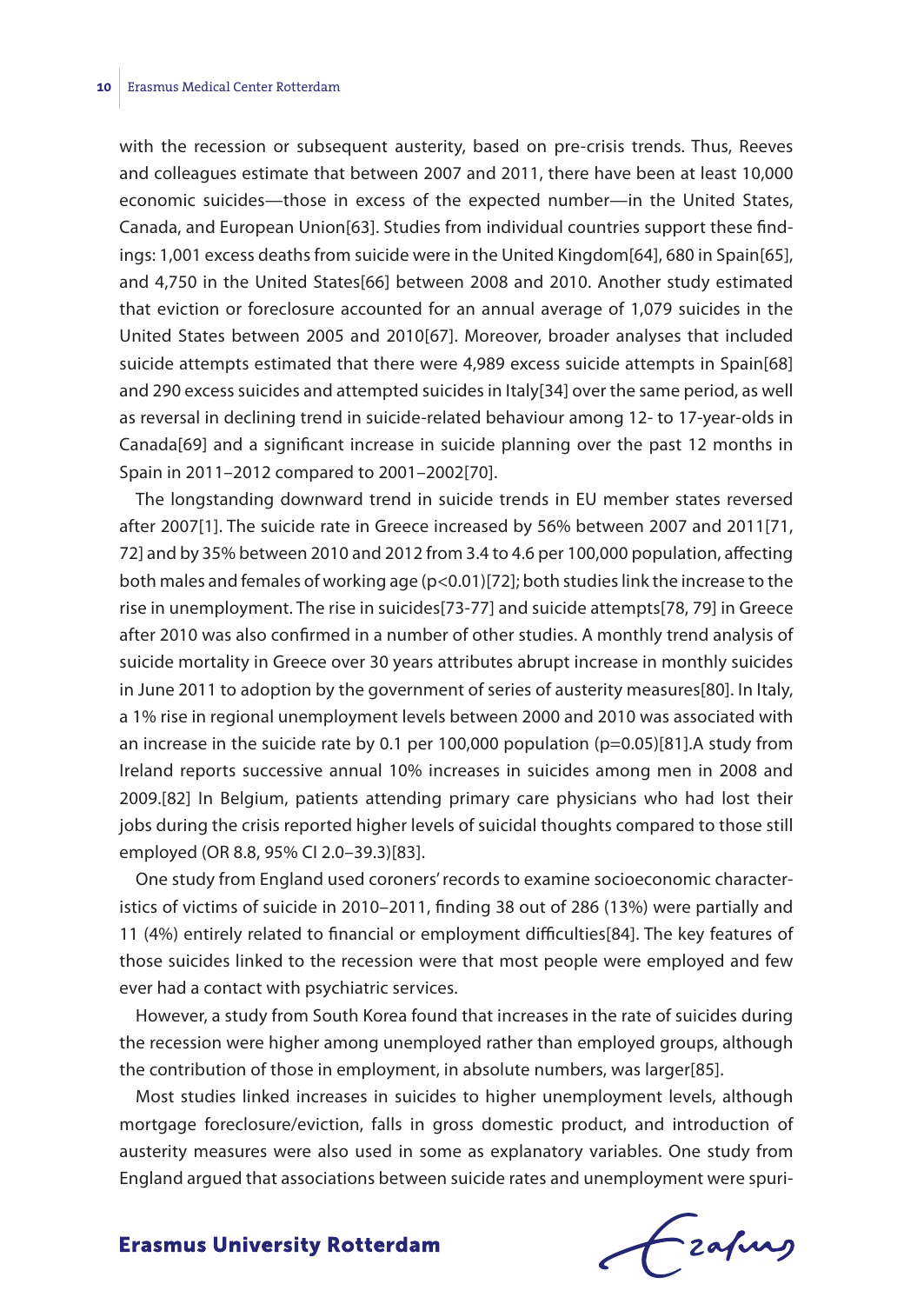ous[86] but another study found a clear association among men[64], estimating that a 10% increase in the number of unemployed men was associated with a 1.4% (0.5% to 2.3%) increase in male suicides and that about 40% of the increase in suicides among men during the 2008–2010 recession could be attributed to rising unemployment.

#### **Mortality Trends**

Overall mortality rates have declined continuously in European countries, showing no deviations from long-term trends in the first years of the crisis[87]. Data from Greece, the worst affected country, also show no overall change in mortality, except for an increase in infant deaths[88, 89]. Nor was there an overall change in Spain[90] or Italy[91]. This was because the increases in suicides (discussed above) were compensated for by decreases in deaths from road traffic accidents, particularly in countries where the initial rate was relatively high[62].

#### **Self-Reported Health**

The impact on self-rated health varied across different settings and/or population groups. In Iceland, where the government rejected bank bailouts and austerity measures, selfrated health did not change significantly between 2007 and 2009, although income inequalities in health have widened among males after the crisis[92]. In contrast, in Greece, where the government was required to adopt deep austerity measures, the prevalence of good self-rated health declined from 71.0% in 2006 to 68.8% in 2011 (p<0.05)[93], while the prevalence of poor self-rated health increased correspondingly[26, 94]. In Poland (least affected among EU countries by the crisis) and Ireland, the prevalence of poor self-rated health continued to decline after the crisis[93], and in Spain there was no statistical association between respondents reporting being affected by the economic crisis or job loss in the past 6 months and health-related quality of life[95]. An American survey conducted during the recession found that workers with insecure employment were more likely to report poor self-rated health than those with secure jobs[96]. A study using Google Trends found a significant increase in certain health queries during the recession, amounting to more than 200 million excess searches, including stomach ulcer and headache symptoms, hernia, chest pain, and arrhythmia[97].

#### **Non-Communicable Disease**

Three of the five papers examining non-communicable diseases focused on the incidence of cardiovascular disorders. A spike in emergency room visits with cardiac problems was seen in a week at the peak of economic meltdown in 2008 in Iceland (RR 1.26, 95% CI 1.07–1.49)[98] and an increase in the prevalence of hypertension in males between 2007 and 2009[99] was noted in Iceland. In Greece, incident acute myocardial infarction was higher during the crisis (RR 1.40, 95% CI 1.29–1.51)[100]. In the United

frafing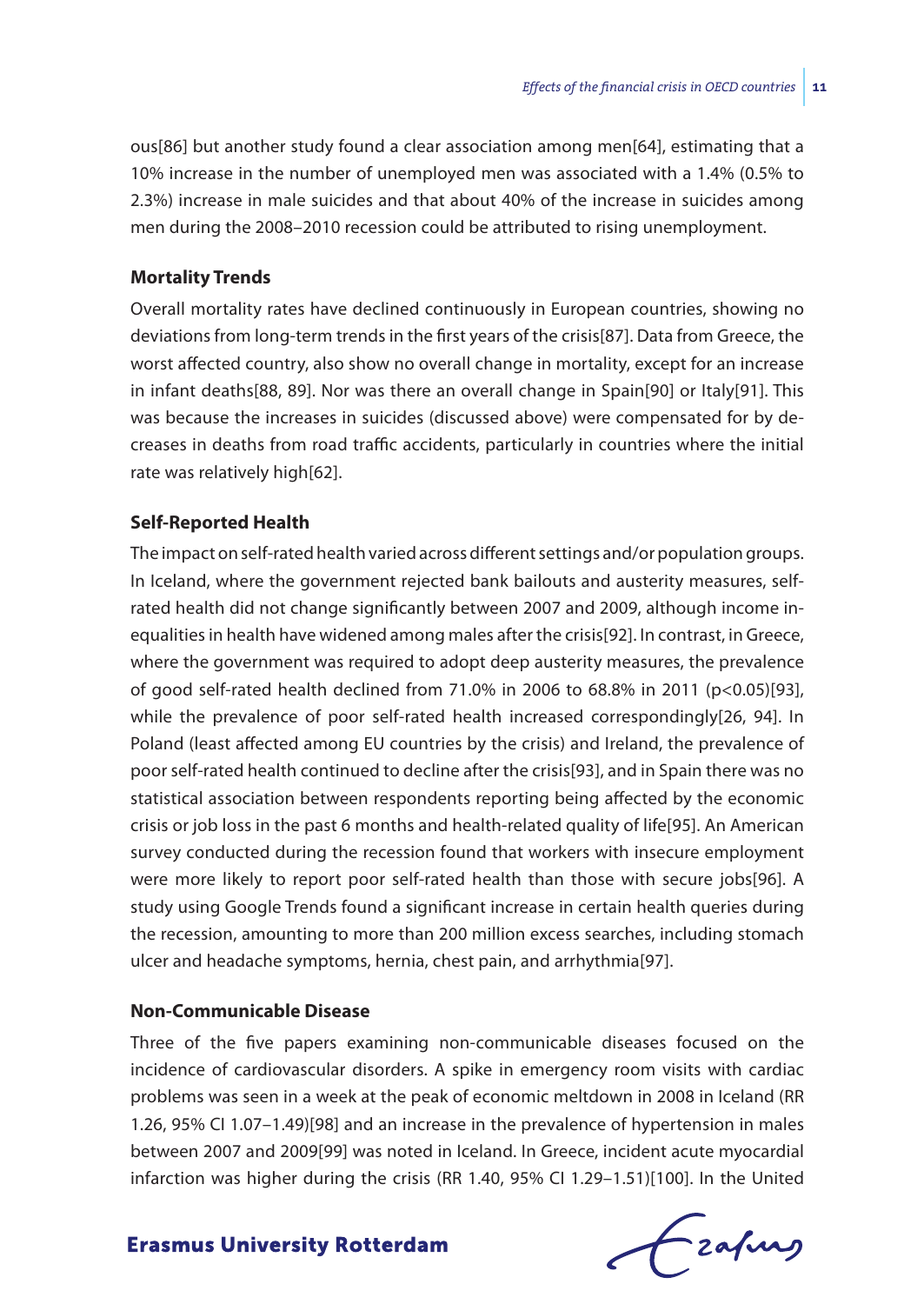States, workers employed in plants with high levels of layoffs were at higher risk of developing hypertension and diabetes compared to their counterparts in more stable employment situations[101]. An increase in cardiovascular and respiratory problems was seen in the United Kingdom when unemployment rose by 3 percentage points in 2008–2009[102]. Other studies from Greece found an increase in the incidence of central serous chorioretinopathy, a rare eye condition thought to be exacerbated by stress,[103] and ear, nose, and throat conditions such as vertigo and tinnitus,[104] which the authors suggested may be linked to stress.

#### **Communicable Disease**

The impact of economic recession on infectious disease control varied depending on the context. For instance, tuberculosis case detection in Ireland fell while remaining stable in Portugal[105]; these differences have been attributed to patterns of public health spending, which was reduced in Ireland but was protected initially in Portugal. In the United States, reported tuberculosis incidence declined sharply during the recession, with nearly 1,000 fewer cases than expected in 2009 (p<0.001). This was attributed to decreased immigration and delayed access to diagnosis[106].104 In Osaka City, Japan, the incidence of tuberculosis among the non-homeless population was higher in 2009 than 2008, but fewer cases were found among homeless persons[107]. Greece has experienced several problems, including an increase in HIV infections (from 10 cases in 2008 to 400 cases in 2012), reappearance of malaria for the first time in 40 years[27, 108], and a resurgence in tuberculosis[27]. These developments have been linked to austerity measures, including cuts to prevention and control programs, such as needle exchange and mosquito spraying. Other outbreaks of communicable diseases, such as tick-borne encephalitis[109], candida infection[110], and West Nile virus[108], have been linked to deterioration in the economic situation in parts of Europe.

#### **Occupational Health**

In Iceland, sickness absence increased between 2010 and 2013; at the same time, the proportion of workers reporting going to work while sick increased and was higher in workplaces that experienced downsizing[111]. The number of occupational injuries fell in Spain, reversing an earlier increasing trend, by 12% in 2008 and further 18% in 2009, with the reduction being particularly sharp in the construction and industrial manufacturing sectors[112]. These changes were associated with reductions in industrial activity. A study from Ireland found that the construction sector accounted for only 3% of patients seeking treatment for trauma in 2009 compared to 27% in 2006[113]. Reported incidence rates of non-traumatic musculoskeletal disorders reduced in Canada by 16% in 2008–2009.[114]

Frahing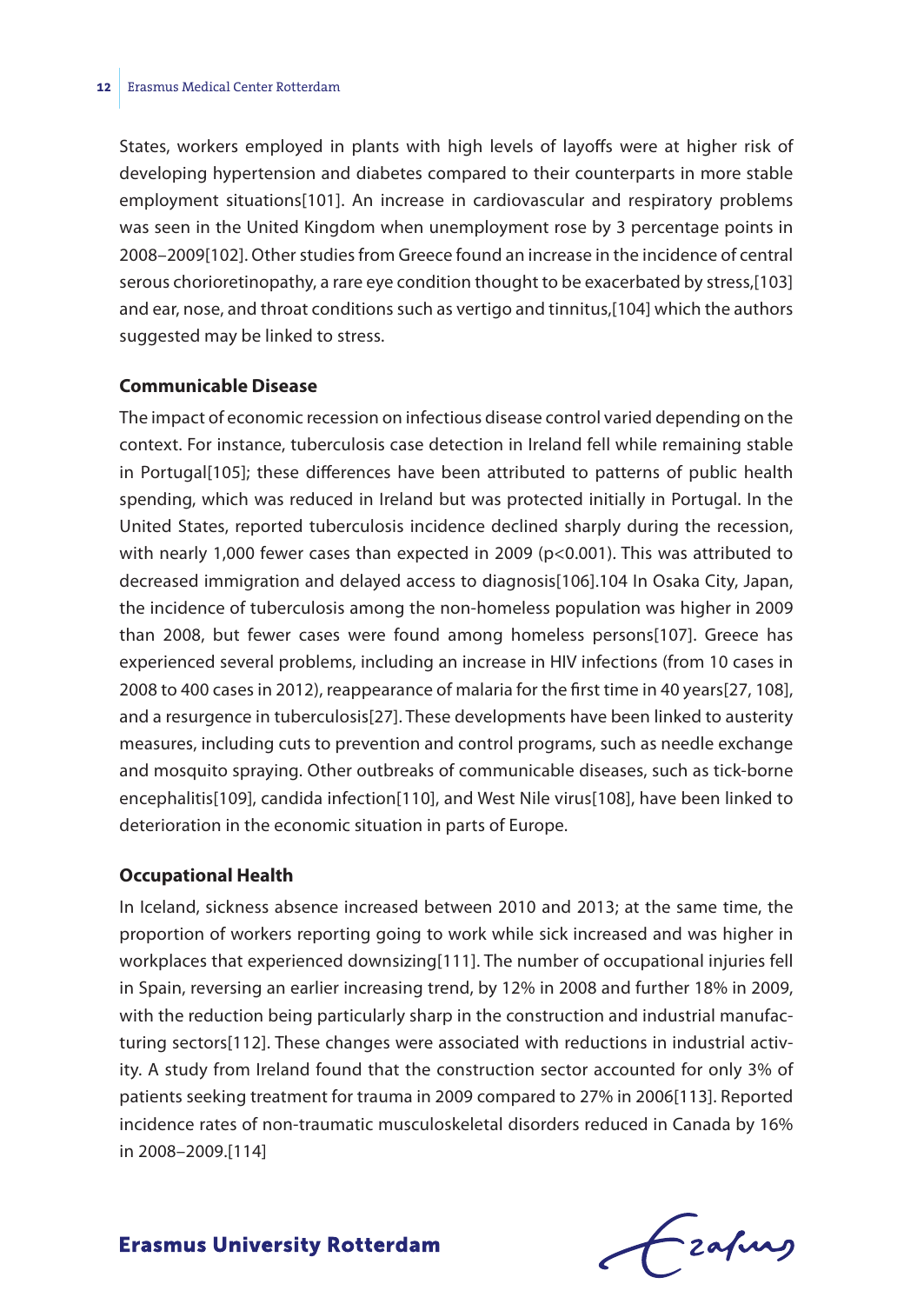#### **Child Health**

Only six papers focused on the impact of the crisis on children as a distinct population group. The number of births has fallen dramatically during the recession in Greece[115] and Italy[116] (15% and 7.4% between 2008 and 2012, respectively), while Greece has seen an increase in infant deaths in 2011 and 2012[27]. A survey from Catalonia, Spain, reported a reduction in junk food consumption between 2010 and 2012 compared to 2006, but at the same time there was an increase in obesity from 18.4% (95% CI 16.5%–20.4%) to 26.9% (24.6%–29.2%); health-related quality of life in children under 15 years old has improved, with the exception of children whose mothers had only completed primary education, who achieved lower scores than in 2006[28]. A study from the United States found that children who had gap in health insurance coverage during the recession were at higher risk of having poorly controlled asthma (80.6%, 95% CI 73.7%–87.8% compared to 68.0%, 95% CI 65.5%–70.5% in a no-gap group).[117] A multi-centre analysis in Seattle found an increase in the rate of abusive head trauma among children under 5 during the recession compared with the 4-year period before it.[118]

#### **Unmet Need/Access to Care**

Unmet need has progressively increased in Greece between 2008 and 2012[26, 27]. A survey of patients with chronic conditions at primary care facilities showed that 63% experienced economic barriers in accessing care in 2013[119]. A study from the United States found that job loss during the recession increased the probability of unmet need by 4% in families with higher income, and by more than 6% for families with lower income (p<0.001)[120]. Another American study found that levels of foregone medical, dental, mental health care, and prescribed medications increased in working-age adults with all levels of education and all ethnic backgrounds during the recession[121]. Moreover, half of the respondents from a nationally representative survey of more than 70,000 patients with chronic illness in the United States reported that problems for paying for necessary medication became worse in 2008 than before the economic recession[122], while 13% of patients with prescriptions reported skipping doses or cutting pills for cost reasons[123]. However, one study from the United States found a decline in unmet medical need in both insured (from 6.2% to 4.5%) and uninsured (from 17.5% to 16.6%) between 2007 and 2010, although the smaller decrease among the uninsured indicates that the gap between the two groups widened during the recession[124]. A study in Spain found reduced rates of unmet need in migrants and existing residents between in 2006 and 2012, with significant differences between the groups[125].

frafing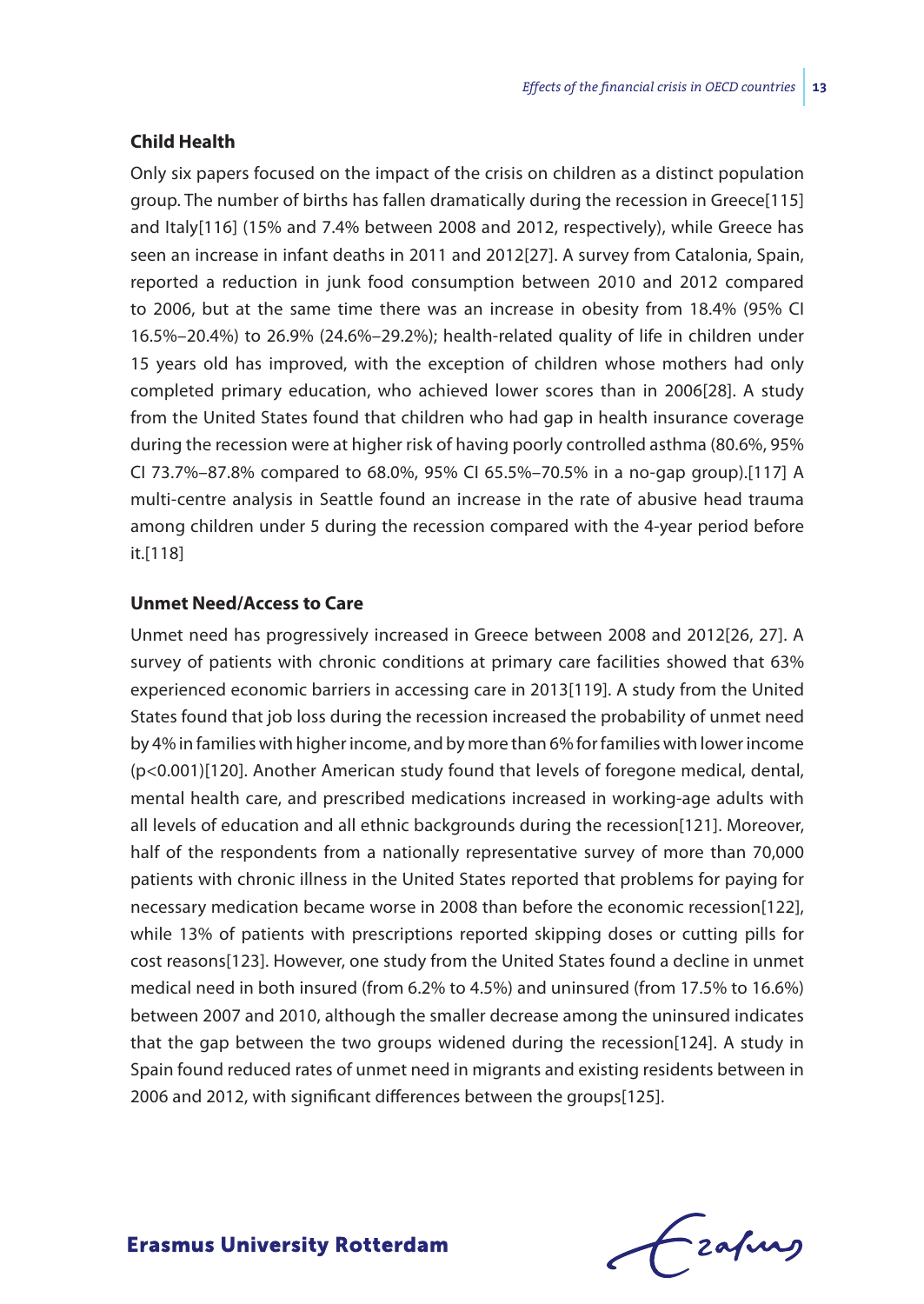#### **Health Behaviours and Lifestyle**

A total of 22 studies were devoted to health-related behaviours and lifestyle, including alcohol and tobacco consumption, diet and exercise, or a combination. Unemployment and financial strain showed associations with several unhealthy behaviours, such as alcohol consumption, smoking, and drug use[126, 127].

*Alcohol.* Most studies on alcohol consumption were from the United States, where self-reported consumption decreased from 52.0% in 2006–2007 to 51.6% in 2008–2009, corresponding to 880,000 fewer drinkers across the United States; however, there was an increase in binge drinking from 4.8% to 5.1% (p<0.01) corresponding to 770,000 more bingers[128]. Two other American studies found a negative association between unemployment and alcohol consumption[129, 130]. However, a study focusing on heavy drinkers in the United States confirmed an increase in their number during the recession, while finding that the quantity of alcohol they consumed decreased by 5%[131]. Rent and mortgage arrears or eviction were associated with more negative drinking consequences, including alcohol dependence[132], while health problems experienced during the recession were associated with greater frequency of drinking, drinking to intoxication, binge drinking, and problem-related drinking[133]. Problematic drinking during the recession was more pronounced in males than in females[134] and among Black rather than White ethnic groups[135]. In addition, a 5% rise in unemployment was associated with a 15% increase in the number of Internet searches related to the topic[136]. A study from England showed a significant decrease in frequent drinking in 2008–2009 compared to 2006–2009, but the overall decrease masks adverse changes in high-risk groups (current drinkers, the unemployed, etc.), among whom binge drinking increased in 2009–2010 compared to 2004–2008 (OR 1.64, 95% CI 1.22–2.19)[137]. Reductions in alcohol consumption were also noted in another population survey in Iceland[138].

*Smoking/Tobacco Use.* Evidence of decreases in tobacco use during the economic crisis was reported in Iceland (from 17.4% to 14.8% in males and from 20.0% to 17.5% in females between 2007 and 2009 respectively, p<0.01)[138, 139] and in Greece (from 43.1% in 2006 to 38.1% in 2011, p<0.05, for both sexes)[140], but smoking increased in Italy (from 22.0% in 2008 to 25.4% in 2009, p<0.01)[141]. An American study showed that being unemployed was a significant predictor of smoking in the recession (AOR 1.80, 95% CI 1.24–1.61 in 2010), whereas this was not a significant risk factor before the recession (AOR 1.26, 95% CI 0.82–1.95 in 2008)[142].

*Diet and Body Mass Index.* A study from Iceland found mixed effects; while consumption of soft drinks and fast food decreased, so did consumption of fruit and vegetables[138]. Job loss was associated with less weight gain compared to maintaining employment in Iceland, particularly in females[143], during the recession. In the United States, one study found no substantial change in diet or food-related behaviour[144], while another

frafing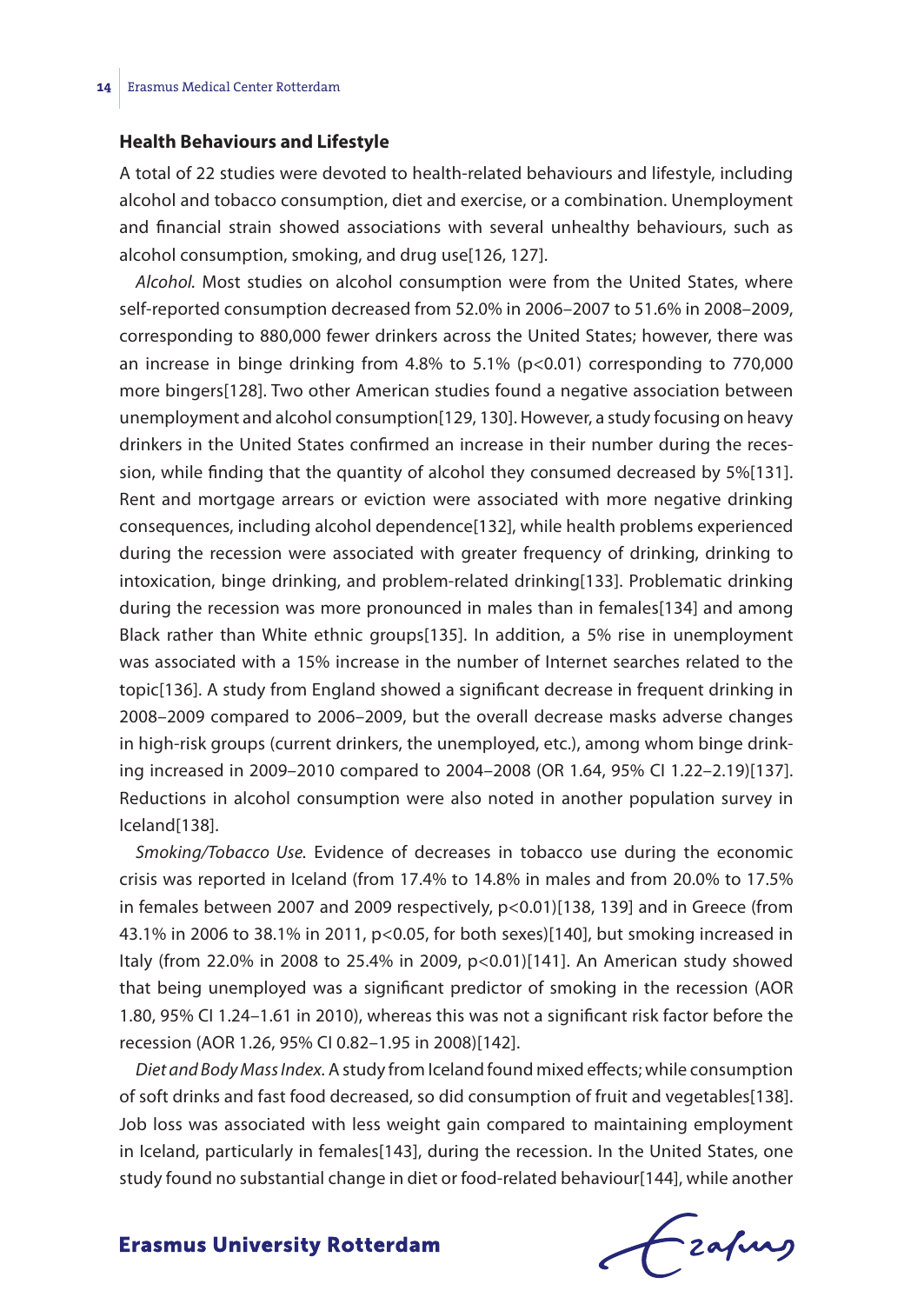suggested that changes in food intake and purchasing behaviour preceded the recession[145]. England saw a substantial increase in the number of food banks, across the country, with the rate of food parcels being distributed more than tripling from 0.6 in 2010 to 2.2 in 2013 per 100 population[146].

*Exercise.* An American study found that every percentage point decrease in employment was associated with 5–6 minutes less physical activity at a population level[147]; comparisons of surveys in 2005 and 2011 found that financial strain was associated with lower frequency of vigorous exercise or participation in active sports at both time points, but the magnitude of the effect increased after recession in those whose exercise levels before the recession were high[127].

#### **Discussion**

This narrative review examined the available evidence of the effects of the 2008 global financial crisis on health and health behaviours in high-income OECD countries. The most widely studied and consistent adverse impacts of the crisis were in mental health (including a rise in depression and suicides) and access to care. The impact on other health indicators varied according to the national context, including the depth of the economic crisis, policy responses, and which population groups were studied. Some positive effects were noted in relation to health behaviours, including lower overall alcohol consumption and improved diet. Overall mortality was largely unaffected as the increase in suicides was compensated for by a decline in injuries, especially those that were traffic-related. These findings are consistent with previous systematic reviews.[12, 28, 29]

The majority of the studies located in this narrative review studied the effects of the economic crisis in the United States, Greece, Spain, Iceland, the United Kingdom, Italy, Canada, Ireland, or a combination of countries. Studies confined to individual countries were undertaken in 14 of the 31 high-income OECD countries. Beyond data availability, this reflects the political attention that the crisis has attracted domestically or internationally. Thus, there are many studies from Greece, but none exclusively of Portugal, even though the crisis had a large impact on economies in both countries[1]. In addition, and following from what Stuckler and colleagues have recently confirmed[148], the literature reviewed in this article is mostly conducted in disciplinary silos, with few studies drawing on multiple disciplines.

The narrative review identified many studies relating to the impact of the crisis on mental health. In the early stages of the crisis, a number of mental health experts, including those in the World Health Organization, warned about the need for measures to

Czafing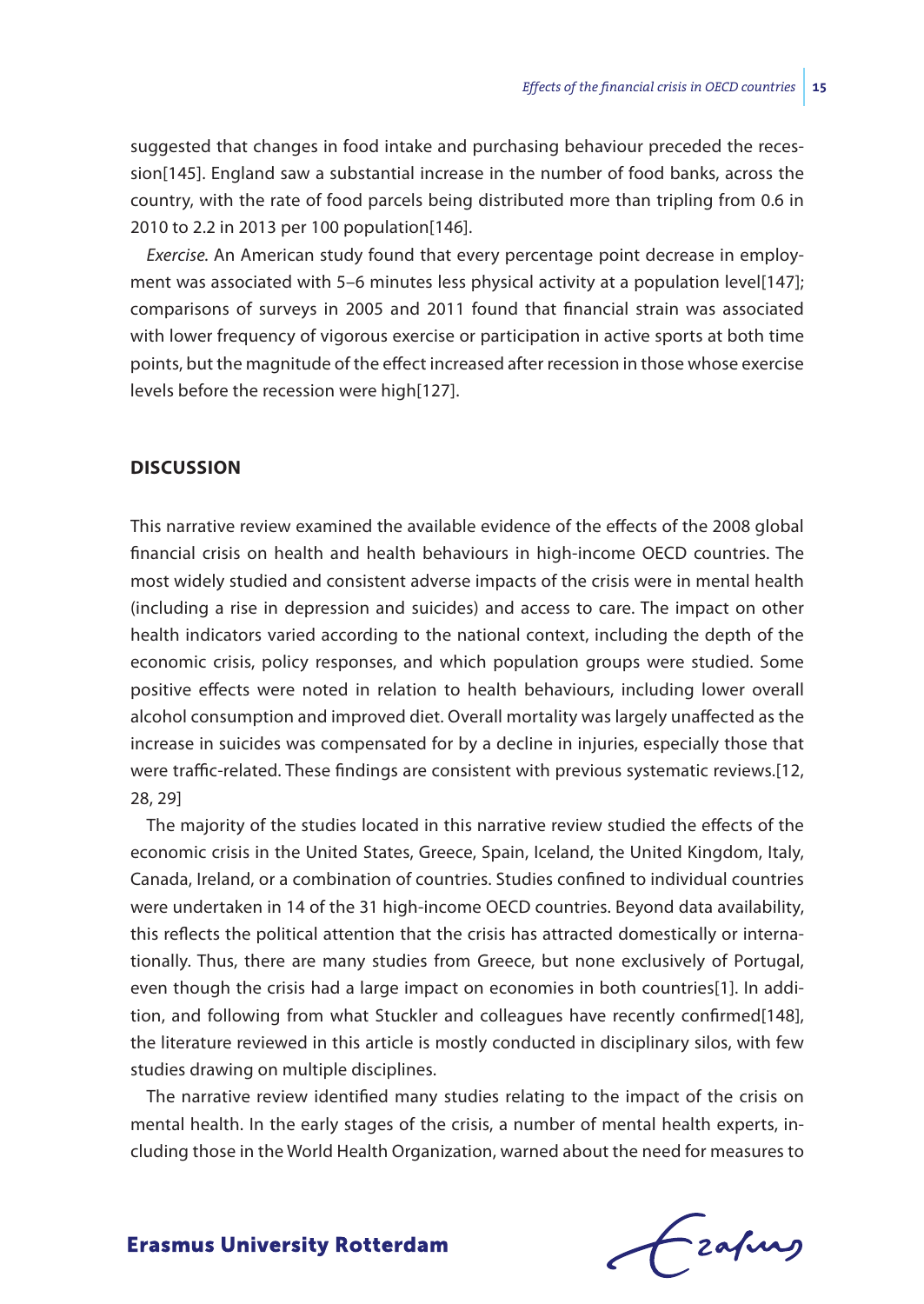protect mental health. However, in Greece, mental health provision experienced some of the largest cuts, of more than 50%[149].

The effects of the financial crisis and subsequent austerity on infectious diseases varied. While rates of HIV and tuberculosis incidence increased in Greece, particularly among injecting drug users, in Spain rates have remained stable, while in the United States and Japan the reported incidence of tuberculosis has decreased since the onset of the financial crisis[106, 107]. However, there are concerns that these decreases may represent ascertainment bias, as fewer people access diagnostic services. Thus, in the United States and in Greece[27], the recession was associated with an increase in the number of uninsured, mostly through loss of employment[150-152].

Although unhealthy behaviours such as smoking and alcohol use seem to have decreased in the population as a whole during the recession, people in lower socioeconomic groups may have engaged more in unhealthy behaviours[139]. These findings suggest that the recession may have disproportionally affected the poor and vulnerable. In addition, this narrative review concluded that pre-crisis behaviours are strong predictors of behaviour after the crisis[127, 143, 144]. This emphasizes the need for effective public health measures behaviour during both good and bad economic times, especially regulatory and fiscal measures[130]. It is also important to direct public health efforts toward mitigating the negative effects on health behaviour by targeting the most vulnerable populations, such as the unemployed and those in lower socioeconomic groups[139, 153].

Heterogeneity of studies is an inevitable limitation of a study as broad as this. We present the results according to coherent unifying themes, allowing us to cover this large volume of studies.

The majority of the studies included in this review were published in 2013 and 2014, although we only have seven months of publications from 2015. The gradual increase in the number of publications on the topic reflects the time lag between the onset of the crisis and the implementation of austerity measures, and the availability of data on health.

Observational studies such as those reviewed are subject to potential confounding and bias. Most studies of individuals used self-reported outcome data, subject to recall and reporting biases. Despite these limitations, it is important to note that the available evidence is largely consistent in showing that the 2008 global financial crisis has had an adverse impact on certain aspects of population health in many high-income OECD countries. This has been particularly great in countries that suffered the largest economic crises (e.g., Greece, Spain) or prolonged austerity (United Kingdom). Health policies aimed at ensuring access to health care, as well as employment protection policies, can help to mitigate the impact of economic crisis on health and should play a key role in creating resilience to economic shocks.

frafing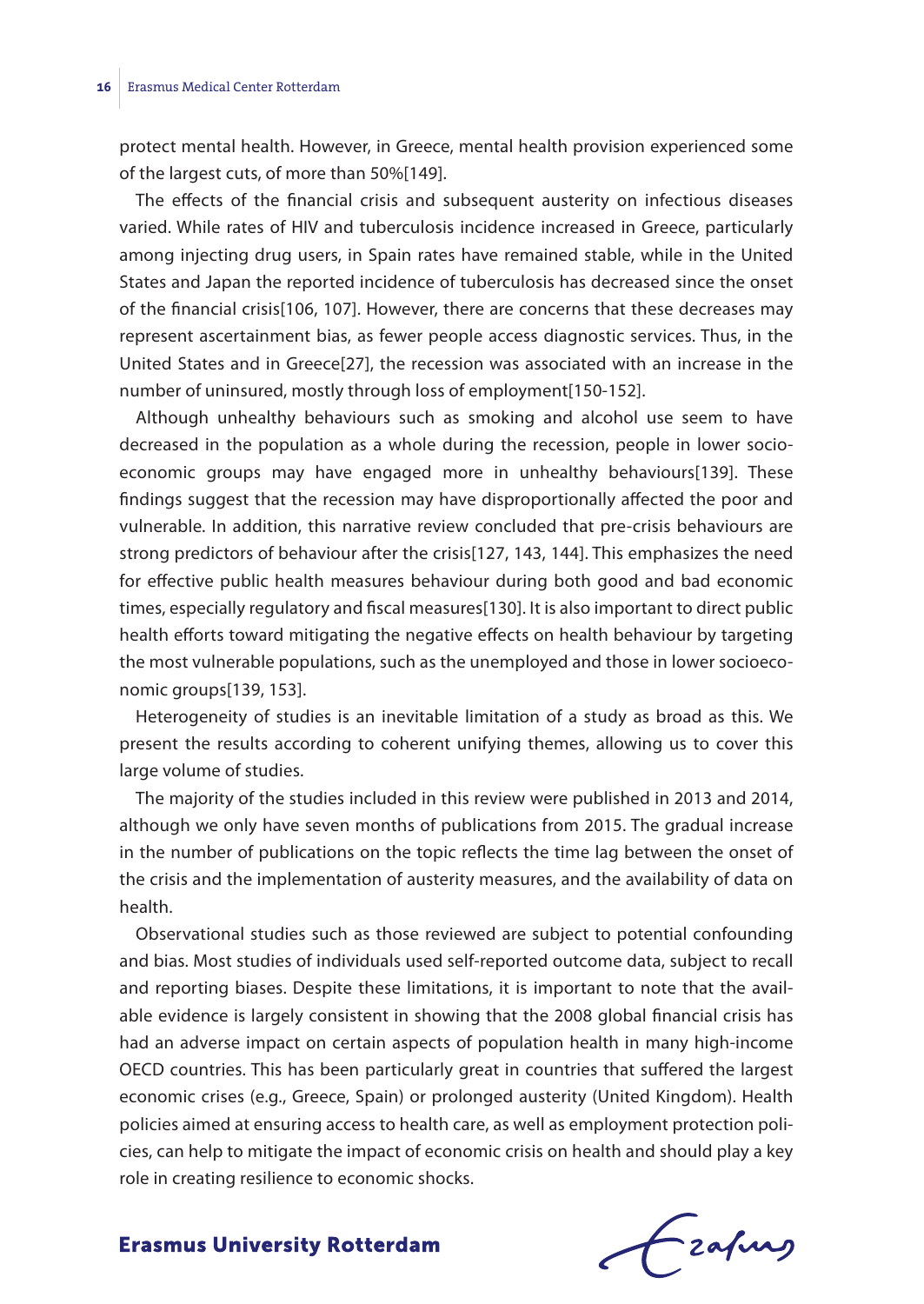#### **References**

- 1. Karanikolos, M., P. Mladovsky, J. Cylus, S. Thomson, S. Basu, D. Stuckler, J.P. Mackenbach, and M. McKee, Financial crisis, austerity, and health in Europe. Lancet, 2013. 381(9874): p. 1323-31.
- 2. Reeves, A., S. Basu, M. McKee, M. Marmot and D. Stuckler, Austere or not? UK coalition government budgets and health inequalities. Journal of the Royal Society of Medicine, 2013. 106(11): p. 432-436.
- 3. McKee, M., M. Karanikolos, P. Belcher and D. Stuckler, Austerity: a failed experiment on the people of Europe. Clin Med (Lond), 2012. 12(4): p. 346-50.
- 4. Stuckler, D., S. Basu, M. Suhrcke and M. McKee, The health implications of financial crisis: a review of the evidence. Ulster Med J, 2009. 78(3): p. 142-5.
- 5. Ruhm, C.J., Are recessions good for your health? Quarterly Journal of Economics, 2000. 115(2): p. 617-650.
- 6. Granados, J., Recessions and mortality in Spain, 1980-1997. European Journal of Population-Revue Europeenne De Demographie, 2005. 21(4): p. 393-422.
- 7. Stuckler, D., L. King and M. McKee, Mass privatisation and the post-communist mortality crisis: a cross-national analysis. Lancet, 2009. 373(9661): p. 399-407.
- 8. Modrek, S., D. Stuckler, M. McKee, M. Cullen and S. Basu, A review of health consequences of recessions internationally and a synthesis of the US response during the great recession. Public Health Rev, 2013. 35(1): p. 1.
- 9. Stuckler, D., C. Meissner, P. Fishback, S. Basu and M. McKee, Banking crises and mortality during the Great Depression: evidence from US urban populations, 1929-1937. J Epidemiol Community Health, 2012. 66(5): p. 410-9.
- 10. Glonti, K., V.S. Gordeev, Y. Goryakin, A. Reeves, D. Stuckler, M. McKee and B. Roberts, A systematic review on health resilience to economic crises. PLoS One, 2015. 10(4): p. e0123117.
- 11. Milner, A., A. Page and A.D. LaMontagne, Long-term unemployment and suicide: a systematic review and meta-analysis. PLoS One, 2013. 8(1): p. e51333.
- 12. Suhrcke, M., D. Stuckler, J.E. Suk, M. Desai, M. Senek, M. McKee, S. Tsolova, S. Basu, I. Abubakar, P. Hunter, B. Rechel, and J.C. Semenza, The impact of economic crises on communicable disease transmission and control: a systematic review of the evidence. PLoS One, 2011. 6(6): p. e20724.
- 13. Ekamper, P., F. van Poppel, A.D. Stein, G.E. Bijwaard and L.H. Lumey, Prenatal famine exposure and adult mortality from cancer, cardiovascular disease, and other causes through age 63 years. Am J Epidemiol, 2015. 181(4): p. 271-9.
- 14. Rotar, O., E. Moguchaia, M. Boyarinova, E. Kolesova, N. Khromova, O. Freylikhman, N. Smolina, V. Solntsev, A. Kostareva, A. Konradi, and E. Shlyakhto, Seventy years after the siege of Leningrad: does early life famine still affect cardiovascular risk and aging? J Hypertens, 2015. 33(9): p. 1772-9; discussion 1779.
- 15. Mustard, C.A., A. Bielecky, J. Etches, R. Wilkins, M. Tjepkema, B.C. Amick, P.M. Smith, and K.J. Aronson, Mortality following unemployment in Canada, 1991-2001. BMC Public Health, 2013. 13: p. 441.
- 16. Lundin, A., D. Falkstedt, I. Lundberg and T. Hemmingsson, Unemployment and coronary heart disease among middle-aged men in Sweden: 39 243 men followed for 8 years. Occupational and Environmental Medicine, 2014. 71(3): p. 183-188.
- 17. Noelke, C. and M. Avendano, Who Suffers During Recessions? Economic Downturns, Job Loss, and Cardiovascular Disease in Older Americans. American Journal of Epidemiology, 2015. 182(10): p. 873-882.

Czafing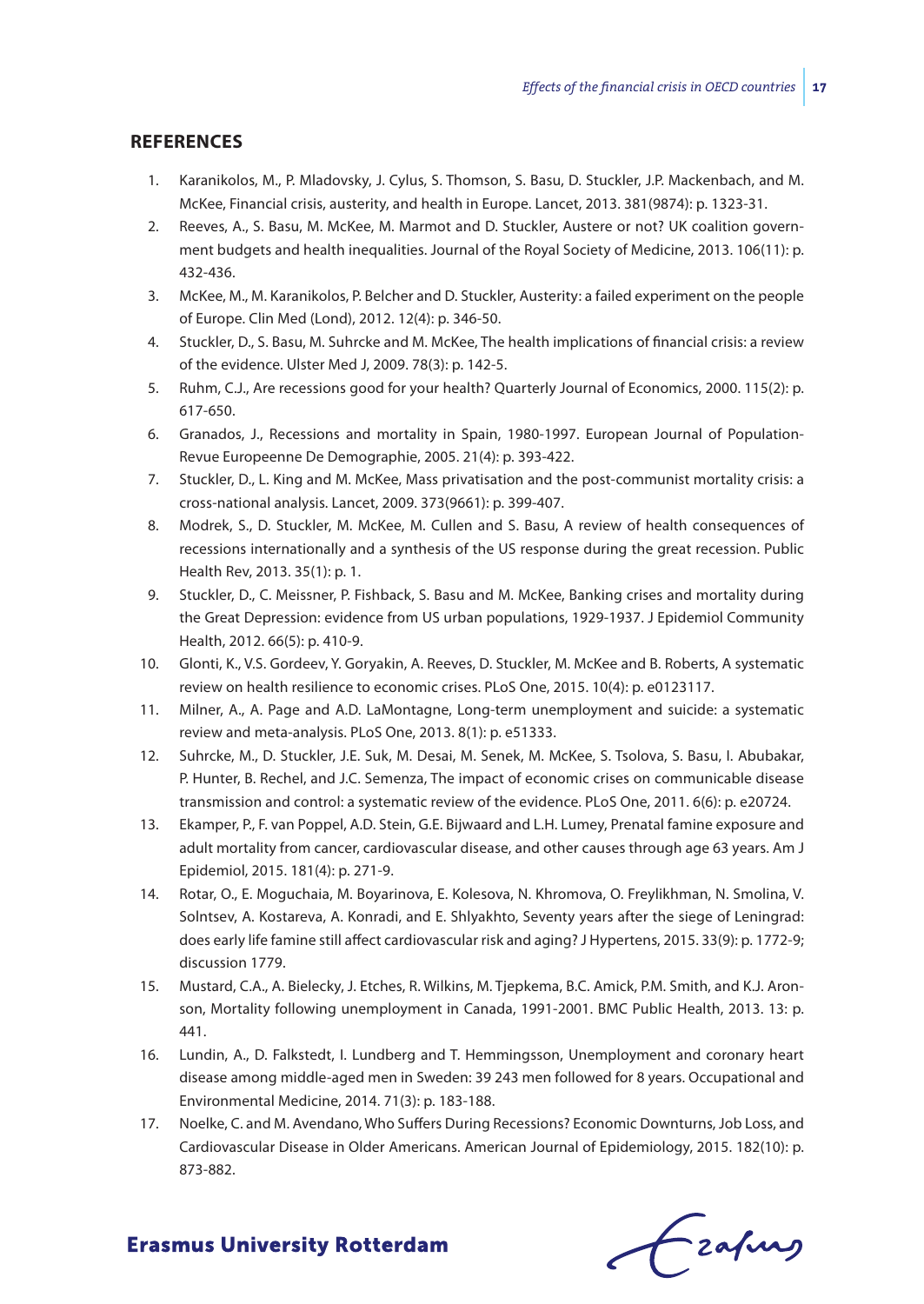- 18. Maruthappu, M., J. Shalhoub, Z. Tariq, C. Williams, R. Atun, A.H. Davies and T. Zeltner, Unemployment, government healthcare spending, and cerebrovascular mortality, worldwide 1981-2009: an ecological study. International Journal of Stroke, 2015. 10(3): p. 364-371.
- 19. Maruthappu, M., R.A. Watson, J. Watkins, C. Williams, T. Zeltner, O. Faiz, R. Ali, and R. Atun, Unemployment, public-sector healthcare expenditure and colorectal cancer mortality in the European Union: 1990-2009. International Journal of Public Health, 2016. 61(1): p. 119-130.
- 20. Ennis, K.Y., M.H. Chen, G.C. Smith, A.V. D'Amico, Y.Y. Zhang, S.A. Quinn, S.N. Ryemon, D. Goltz, L.B. Harrison, and R.D. Ennis, The Impact of Economic Recession on the Incidence and Treatment of Cancer. Journal of Cancer, 2015. 6(8): p. 727-733.
- 21. Shin, D., J.M. Kim, T.E. Tandi and E.C. Park, Impact of change in job status on mortality for newly onset type II diabetes patients: 7 years follow-up using cohort data of National Health Insurance, Korea. Diabetes Metab Syndr, 2016. 10(1 Suppl 1): p. S1-6.
- 22. Ruhm, C.J., Healthy living in hard times. Journal of Health Economics, 2005. 24(2): p. 341-363.
- 23. Legido-Quigley, H., L. Otero, D. la Parra, C. Alvarez-Dardet, J.M. Martin-Moreno and M. McKee, Will austerity cuts dismantle the Spanish healthcare system? BMJ, 2013. 346: p. f2363.
- 24. Reeves, A., M. McKee and D. Stuckler, The attack on universal health coverage in Europe: recession, austerity and unmet needs. Eur J Public Health, 2015. 25(3): p. 364-5.
- 25. Thomson, S., J. Figueras, T. Evetovits, M. Jowett, P. Mladovsky, A. Maresso, J. Cylus, M. Karanikolos, and H. Kluge, Economic crisis, health systems and health in Europe. Impact and implications for policy. 2014, Copenhagen: WHO, Regional Office for Europe.
- 26. Kentikelenis, A., M. Karanikolos, I. Papanicolas, S. Basu, M. McKee and D. Stuckler, Health effects of financial crisis: omens of a Greek tragedy. Lancet, 2011. 378(9801): p. 1457-8.
- 27. Kentikelenis, A., M. Karanikolos, A. Reeves, M. McKee and D. Stuckler, Greece's health crisis: from austerity to denialism. Lancet, 2014. 383(9918): p. 748-53.
- 28. Rajmil, L., M.J.F. de Sanmamed, I. Choonara, T. Faresjo, A. Hjern, A. Kozyrskyj, P.J. Lucas, H. Raat, L. Seguin, N. Spencer, and D. Taylor-Robinson, Impact of the 2008 economic and financial crisis on child health: A systematic review. International Journal of Environmental Research and Public Health, 2014. 11(6): p. 6528-6546.
- 29. Simou, E. and E. Koutsogeorgou, Effects of the economic crisis on health and healthcare in Greece in the literature from 2009 to 2013: A systematic review. Health Policy, 2014. 115(2-3): p. 111-119.
- 30. Stuckler, D., S. Basu, M. McKee and M. Suhrcke, Responding to the economic crisis: a primer for public health professionals. J Public Health (Oxf), 2010. 32(3): p. 298-306.
- 31. World Health Organization, The Financial Crisis and Global Health Report of a High-Level Consultation. 2009, World Health Organization: Geneva.
- 32. World Health Organization, Resolution. Health in times of global economic crisis: implications for the WHO European Region. 2009, World Health Organization: Copenhagen.
- 33. de Goeij, M.C., M. Suhrcke, V. Toffolutti, D. van de Mheen, T.M. Schoenmakers and A.E. Kunst, How economic crises affect alcohol consumption and alcohol-related health problems: a realist systematic review. Soc Sci Med, 2015. 131: p. 131-46.
- 34. De Vogli, R., A. Vieno and M. Lenzi, Mortality due to mental and behavioral disorders associated with the Great Recession (2008-10) in Italy: a time trend analysis. European journal of public health, 2014. 24(3): p. 419-421.
- 35. Ayers, J.W., B.M. Althouse, J.P. Allem, M.A. Childers, W. Zafar, C. Latkin, K.M. Ribisl, and J.S. Brownstein, Novel surveillance of psychological distress during the great recession. J Affect Disord, 2012. 142(1-3): p. 323-30.

Frahing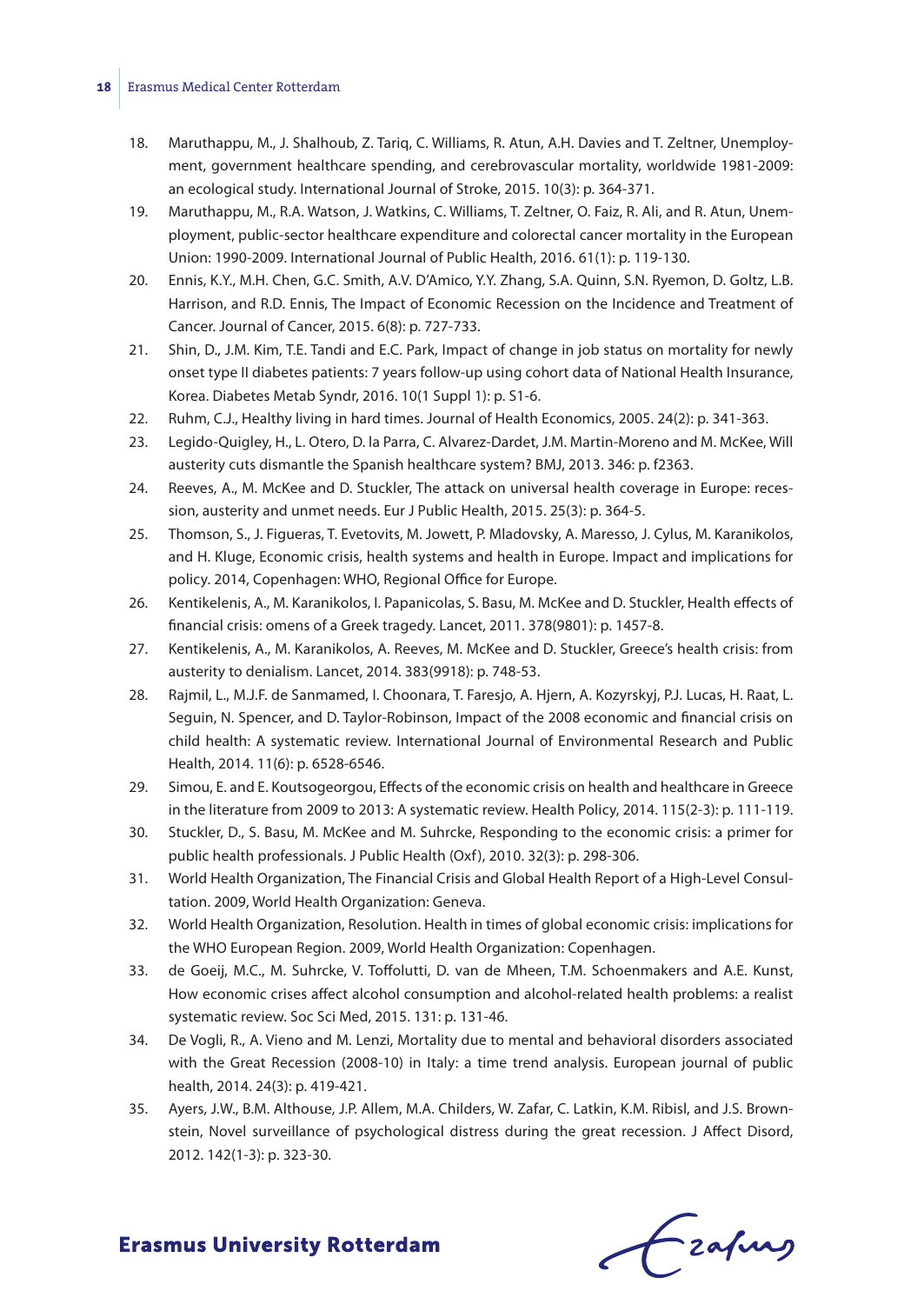- 36. Burgard, S.A., K.S. Seefeldt and S. Zelner, Housing instability and health: findings from the Michigan Recession and Recovery Study. Soc Sci Med, 2012. 75(12): p. 2215-24.
- 37. Houle, J.N., Mental health in the foreclosure crisis. Social science & medicine (1982), 2014. 118: p. 1-8.
- 38. Yilmazer, T., P. Babiarz and F. Liu, The impact of diminished housing wealth on health in the United States: Evidence from the Great Recession. Social Science and Medicine, 2015. 130: p. 234-241.
- 39. McInerney, M., J.M. Mellor and L.H. Nicholas, Recession depression: mental health effects of the 2008 stock market crash. J Health Econ, 2013. 32(6): p. 1090-104.
- 40. Frank, C., C.G. Davis and F.J. Elgar, Financial strain, social capital, and perceived health during economic recession: a longitudinal survey in rural Canada. Anxiety, stress, and coping, 2014. 27(4): p. 422-438.
- 41. Katikireddi, S.V., C.L. Niedzwiedz and F. Popham, Trends in population mental health before and after the 2008 recession: a repeat cross-sectional analysis of the 1991-2010 Health Surveys of England. BMJ Open, 2012. 2(5).
- 42. Hauksdottir, A., C. McClure, S.H. Jonsson, O. Olafsson and U.A. Valdimarsdottir, Increased stress among women following an economic collapse--a prospective cohort study. Am J Epidemiol, 2013. 177(9): p. 979-88.
- 43. Dagher, R.K., J. Chen and S.B. Thomas, Gender differences in mental health outcomes before, during, and after the great recession. PLoS ONE, 2015. 10(5).
- 44. Blomqvist, S., B. Burstrom and M.C. Backhans, Increasing health inequalities between women in and out of work - The impact of recession or policy change? A repeated cross-sectional study in Stockholm county, 2006 and 2010. International Journal for Equity in Health, 2014. 13(1).
- 45. Riumallo-Herl, C., S. Basu, D. Stuckler, E. Courtin and M. Avendano, Job loss, wealth and depression during the Great Recession in the USA and Europe. International Journal of Epidemiology, 2014. 43(5): p. 1508-1517.
- 46. Economou, M., M. Madianos, L.E. Peppou, A. Patelakis and C.N. Stefanis, Major depression in the era of economic crisis: a replication of a cross-sectional study across Greece. J Affect Disord, 2013. 145(3): p. 308-14.
- 47. Madianos, M., M. Economou, T. Alexiou and C. Stefanis, Depression and economic hardship across Greece in 2008 and 2009: two cross-sectional surveys nationwide. Soc Psychiatry Psychiatr Epidemiol, 2011. 46(10): p. 943-52.
- 48. Mylona, K., V. Tsiantou, D. Zavras, E. Pavi and J. Kyriopoulos, Determinants of self-reported frequency ofdepressive symptoms in Greece during economiccrisis. Public Health, 2014. 128(8): p. 752-754.
- 49. Sargent-Cox, K., P. Butterworth and K.J. Anstey, The global financial crisis and psychological health in a sample of Australian older adults: a longitudinal study. Soc Sci Med, 2011. 73(7): p. 1105-12.
- 50. Kendrick, T., B. Stuart, C. Newell, A.W.A. Geraghty and M. Moore, Changes in rates of recorded depression in English primary care 2003-2013: Time trend analyses of effects of the economic recession, and the GP contract quality outcomes framework (QOF). Journal of Affective Disorders, 2015. 180: p. 68-78.
- 51. Gili, M., M. Roca, S. Basu, M. McKee and D. Stuckler, The mental health risks of economic crisis in Spain: evidence from primary care centres, 2006 and 2010. Eur J Public Health, 2013. 23(1): p. 103-8.
- 52. McLaughlin, K.A., A. Nandi, K.M. Keyes, M. Uddin, A.E. Aiello, S. Galea and K.C. Koenen, Home foreclosure and risk of psychiatric morbidity during the recent financial crisis. Psychol Med, 2012. 42(7): p. 1441-8.

Czafing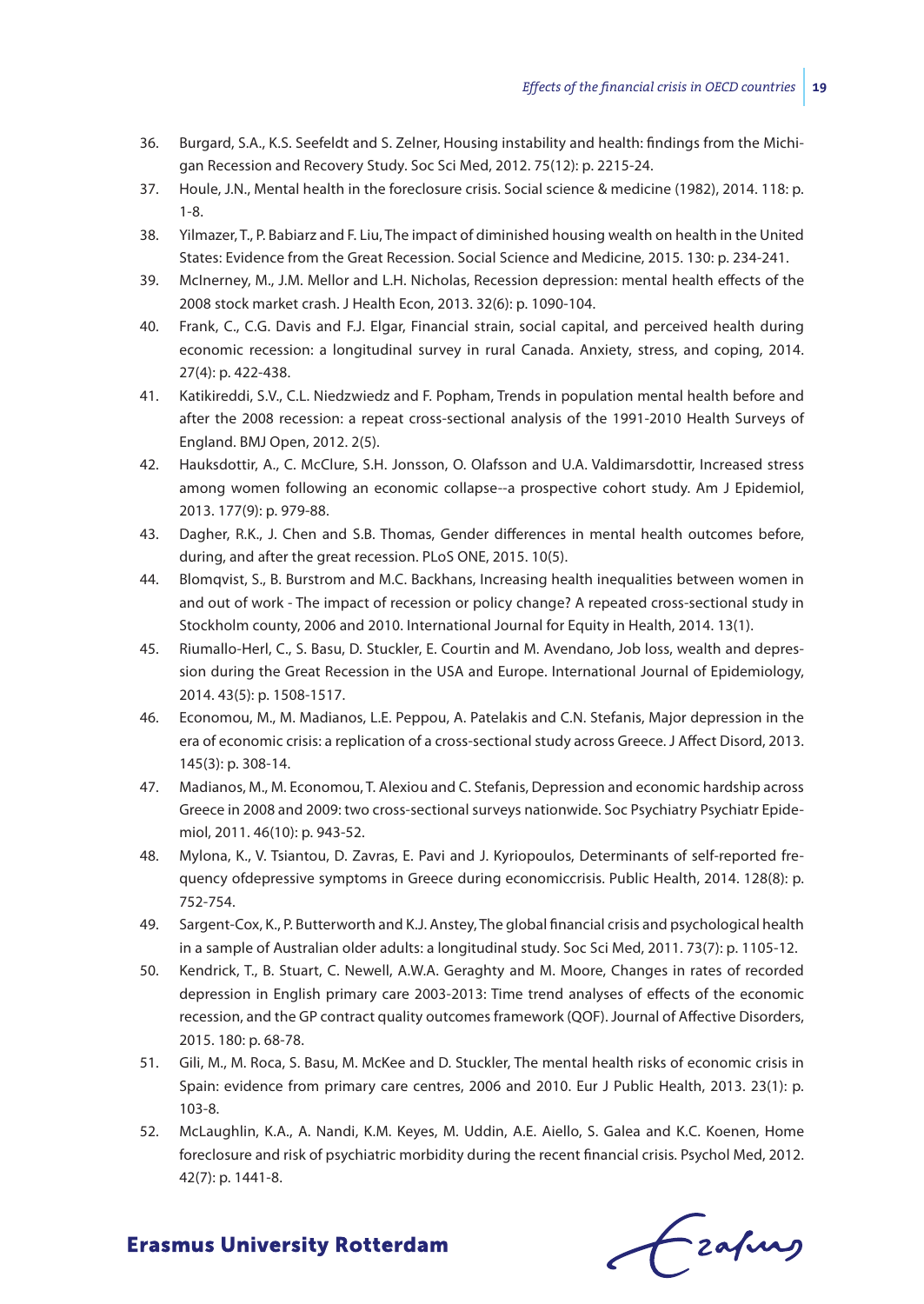- 53. Thekiso, T.B., E.A. Heron, B. Masood, M. Murphy, D.M. McLoughlin and N. Kennedy, Mauling of the "Celtic Tiger": clinical characteristics and outcome of first-episode depression secondary to the economic recession in Ireland. J Affect Disord, 2013. 151(2): p. 455-60.
- 54. Economou, M., M. Madianos, L.E. Peppou, K. Souliotis, A. Patelakis and C. Stefanis, Cognitive social capital and mental illness during economic crisis: a nationwide population-based study in Greece. Soc Sci Med, 2014. 100: p. 141-7.
- 55. Nena, E., P. Steiropoulos, N. Papanas, D. Kougkas, P. Zarogoulidis and T.C. Constantinidis, Greek financial crisis: From loss of money to loss of sleep? Hippokratia, 2014. 18(2): p. 135-138.
- 56. Modrek, S., R. Hamad and M.R. Cullen, Psychological well-being during the great recession: changes in mental health care utilization in an occupational cohort. American Journal of Public Health, 2015. 105(2): p. 304-10.
- 57. Brenner, M.H., E. Andreeva, T. Theorell, M. Goldberg, H. Westerlund, C. Leineweber, L.L. Magnusson Hanson, E. Imbernon, and S. Bonnaud, Organizational downsizing and depressive symptoms in the European recession: The experience of workers in France, Hungary, Sweden and the United Kingdom. PLoS ONE, 2014. 9(5).
- 58. Wang, J., E. Smailes, J. Sareen, G.H. Fick, N. Schmitz and S.B. Patten, The prevalence of mental disorders in the working population over the period of global economic crisis. Can J Psychiatry, 2010. 55(9): p. 598-605.
- 59. Avcin, B.A., A.U. Kucina, B.N. Sarotar, M. Radovanovic and B.K. Plesnicar, The present global financial and economic crisis poses an additional risk factor for mental health problems on the employees. Psychiatr Danub, 2011. 23 Suppl 1: p. S142-8.
- 60. Robert, G., J.M. Martinez, A.M. Garcia, F.G. Benavides and E. Ronda, From the boom to the crisis: changes in employment conditions of immigrants in Spain and their effects on mental health. European journal of public health, 2014. 24(3): p. 404-409.
- 61. Agudelo-Suarez, A.A., E. Ronda, M.L. Vazquez-Navarrete, A.M. Garcia, J.M. Martinez and F.G. Benavides, Impact of economic crisis on mental health of migrant workers: what happened with migrants who came to Spain to work? Int J Public Health, 2013. 58(4): p. 627-31.
- 62. Stuckler, D., S. Basu, M. Suhrcke, A. Coutts and M. McKee, Effects of the 2008 recession on health: a first look at European data. Lancet, 2011. 378(9786): p. 124-5.
- 63. Reeves, A., M. McKee and D. Stuckler, Economic suicides in the Great Recession in Europe and North America. Br J Psychiatry, 2014. 205(3): p. 246-7.
- 64. Barr, B., D. Taylor-Robinson, A. Scott-Samuel, M. McKee and D. Stuckler, Suicides associated with the 2008-10 economic recession in England: time trend analysis. BMJ, 2012. 345: p. e5142.
- 65. Lopez Bernal, J.A., A. Gasparrini, C.M. Artundo and M. McKee, The effect of the late 2000s financial crisis on suicides in Spain: an interrupted time-series analysis. Eur J Public Health, 2013. 23(5): p. 732-6.
- 66. Reeves, A., D. Stuckler, M. McKee, D. Gunnell, S.S. Chang and S. Basu, Increase in state suicide rates in the USA during economic recession. Lancet, 2012. 380(9856): p. 1813-4.
- 67. Fowler, K.A., R.M. Gladden, K.J. Vagi, J. Barnes and L. Frazier, Increase in suicides associated with home eviction and foreclosure during the US housing crisis: findings from 16 National Violent Death Reporting System States, 2005-2010. American journal of public health, 2015. 105(2): p. 311-316.
- 68. Cordoba-Dona, J.A., M. San Sebastian, A. Escolar-Pujolar, J.E. Martinez-Faure and P.E. Gustafsson, Economic crisis and suicidal behaviour: the role of unemployment, sex and age in Andalusia, southern Spain. International journal for equity in health, 2014. 13: p. 55.

frafing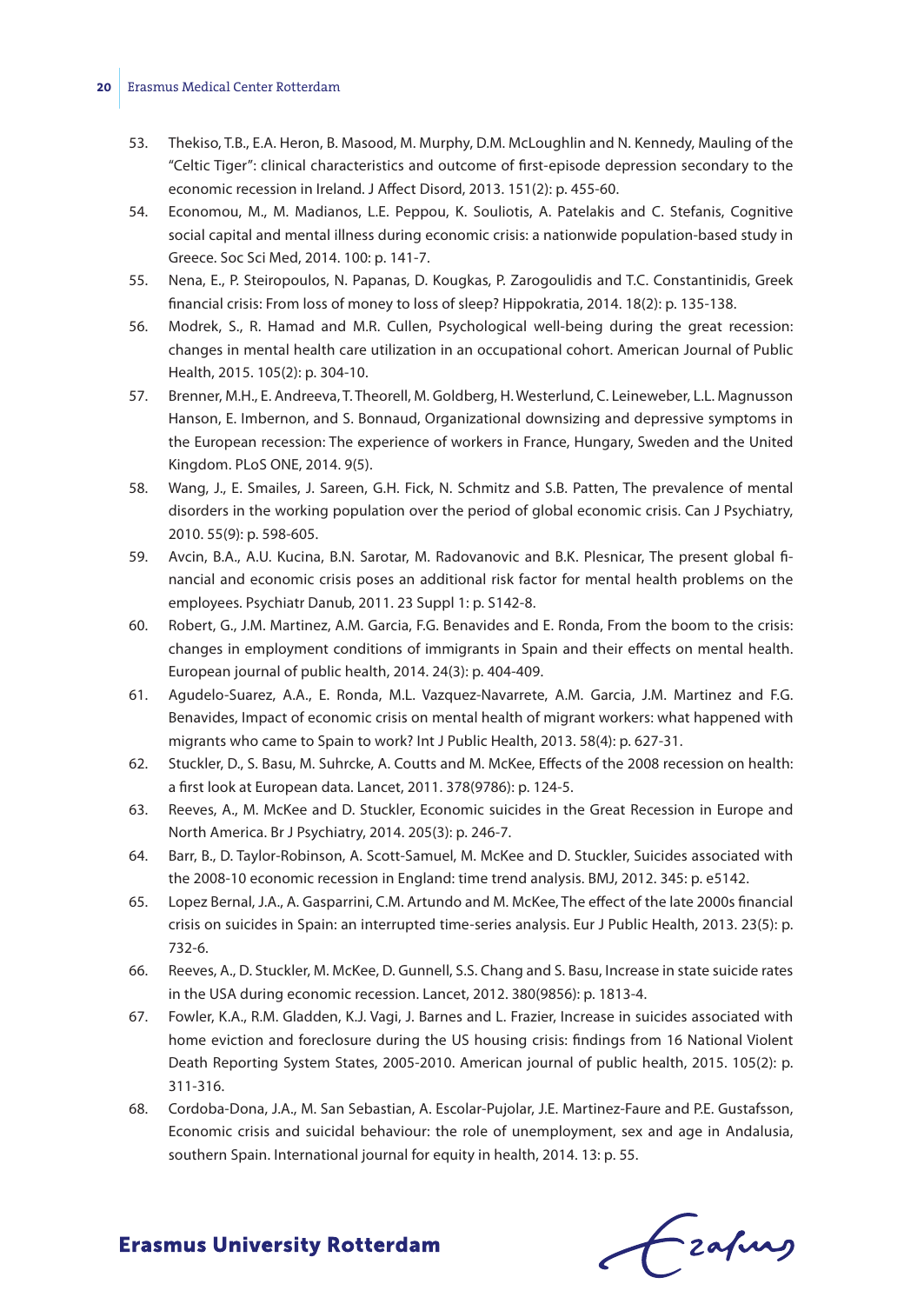- 69. Rhodes, A.E., J. Bethell, C. Carlisle, R.J. Rosychuk, H. Lu and A. Newton, Time trends in suiciderelated behaviours in girls and boys. Can J Psychiatry, 2014. 59(3): p. 152-9.
- 70. Miret, M., F.F. Caballero, R. Huerta-Ramirez, M.V. Moneta, B. Olaya, S. Chatterji, J.M. Haro, and J.L. Ayuso-Mateos, Factors associated with suicidal ideation and attempts in Spain for different age groups. Prevalence before and after the onset of the economic crisis. J Affect Disord, 2014. 163: p. 1-9.
- 71. Madianos, M.G., T. Alexiou, A. Patelakis and M. Economou, Suicide, unemployment and other socioeconomic factors: Evidence from the economic crisis in Greece. European Journal of Psychiatry, 2014. 28(1): p. 39-49.
- 72. Rachiotis, G., D. Stuckler, M. McKee and C. Hadjichristodoulou, What has happened to suicides during the Greek economic crisis? Findings from an ecological study of suicides and their determinants (2003-2012). BMJ Open, 2015. 5(3).
- 73. Fountoulakis, K.N., S.A. Koupidis, I.A. Grammatikopoulos and P.N. Theodorakis, First reliable data suggest a possible increase in suicides in Greece. BMJ, 2013. 347: p. f4900.
- 74. Antonakakis, N. and A. Collins, The impact of fiscal austerity on suicide: on the empirics of a modern Greek tragedy. Soc Sci Med, 2014. 112: p. 39-50.
- 75. Kondilis, E., I. Ierodiakonou, M. Gavana, S. Giannakopoulos and A. Benos, Suicide mortality and economic crisis in Greece: men's Achilles' heel. J Epidemiol Community Health, 2013. 67(6): p. e1.
- 76. Fountoulakis, K.N., I.A. Grammatikopoulos, S.A. Koupidis, M. Siamouli and P.N. Theodorakis, Health and the financial crisis in Greece. Lancet, 2012. 379(9820): p. 1001-2; author reply 1002.
- 77. Kondilis, E., S. Giannakopoulos, M. Gavana, I. Ierodiakonou, H. Waitzkin and A. Benos, Economic crisis, restrictive policies, and the population's health and health care: the Greek case. Am J Public Health, 2013. 103(6): p. 973-9.
- 78. Economou, M., M. Madianos, C. Theleritis, L.E. Peppou and C.N. Stefanis, Increased suicidality amid economic crisis in Greece. Lancet, 2011. 378(9801): p. 1459.
- 79. Economou, M., M. Madianos, L.E. Peppou, C. Theleritis, A. Patelakis and C. Stefanis, Suicidal ideation and reported suicide attempts in Greece during the economic crisis. World Psychiatry, 2013. 12(1): p. 53-9.
- 80. Branas, C.C., A.E. Kastanaki, M. Michalodimitrakis, J. Tzougas, E.F. Kranioti, P.N. Theodorakis, B.G. Carr, and D.J. Wiebe, The impact of economic austerity and prosperity events on suicide in Greece: A 30-year interrupted time-series analysis. BMJ Open, 2015. 5(1).
- 81. De Vogli, R., Unemployment and suicides during the recession in Italy. BMJ, 2013. 347: p. f4908.
- 82. Perry, I.J., P. Corcoran, A.P. Fitzgerald, H.S. Keeley, U. Reulbach and E. Arensman, The incidence and repetition of hospital-treated deliberate self harm: findings from the world's first national registry. PLoS One, 2012. 7(2): p. e31663.
- 83. Vanderoost, F., S. van der Wielen, K. van Nunen and G. Van Hal, Employment loss during economic crisis and suicidal thoughts in Belgium: a survey in general practice. Br J Gen Pract, 2013. 63(615): p. e691-7.
- 84. Coope, C., J. Donovan, C. Wilson, M. Barnes, C. Metcalfe, W. Hollingworth, N. Kapur, K. Hawton, and D. Gunnell, Characteristics of people dying by suicide after job loss, financial difficulties and other economic stressors during a period of recession (2010-2011): A review of coroners' records. Journal of Affective Disorders, 2015. 183: p. 98-105.
- 85. Chan, C.H., E.D. Caine, S. You, K.W. Fu, S.S. Chang and P.S.F. Yip, Suicide rates among working-age adults in South Korea before and after the 2008 economic crisis. Journal of Epidemiology and Community Health, 2014. 68(3): p. 246-252.

frafing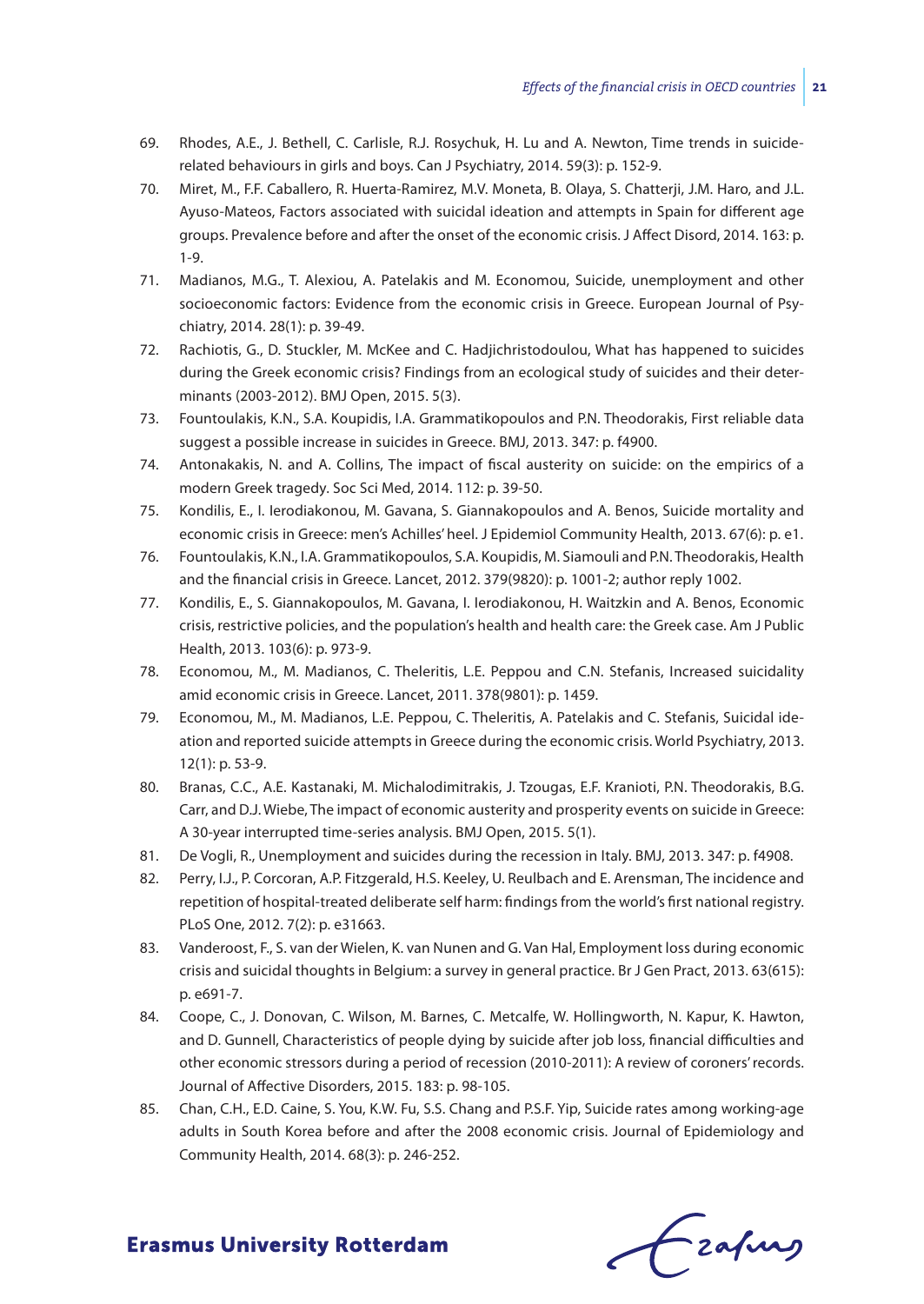- 86. Saurina, C., B. Bragulat, M. Saez and G. Lopez-Casasnovas, A conditional model for estimating the increase in suicides associated with the 2008-2010 economic recession in England. Journal of Epidemiology and Community Health, 2013. 67(9): p. 779-787.
- 87. Baumbach, A. and G. Gulis, Impact of financial crisis on selected health outcomes in Europe. European journal of public health, 2014. 24(3): p. 399-403.
- 88. Vlachadis, N., N. Vrachnis, E. Ktenas, M. Vlachadi and E. Kornarou, Mortality and the economic crisis in Greece. The Lancet, 2014. 383(9918): p. 691.
- 89. Granados, J.A.T. and J.M. Rodriguez, Health, economic crisis, and austerity: A comparison of Greece, Finland and Iceland. Health Policy, 2015. 119(7): p. 941-953.
- 90. Regidor, E., G. Barrio, M.J. Bravo and L. De La Fuente, Has health in Spain been declining since the economic crisis? Journal of Epidemiology and Community Health, 2014. 68(3): p. 280-282.
- 91. Mattei, G., S. Ferrari, L. Pingani and M. Rigatelli, Short-term effects of the 2008 Great Recession on the health of the Italian population: an ecological study. Social psychiatry and psychiatric epidemiology, 2014. 49(6): p. 851-858.
- 92. Asgeirsdottir, T.L. and D.O. Ragnarsdottir, Health-income inequality: The effects of the Icelandic economic collapse. International Journal for Equity in Health, 2014. 13(1).
- 93. Hessel, P., S. Vandoros and M. Avendano, The differential impact of the financial crisis on health in Ireland and Greece: a quasi-experimental approach. Public Health, 2014. 128(10): p. 911-9.
- 94. Zavras, D., V. Tsiantou, E. Pavi, K. Mylona and J. Kyriopoulos, Impact of economic crisis and other demographic and socio-economic factors on self-rated health in Greece. Eur J Public Health, 2013. 23(2): p. 206-10.
- 95. Fernandez, A., J. Garcia-Alonso, C. Royo-Pastor, I. Garrell-Corbera, J. Rengel-Chica, J. Agudo-Ugena, A. Ramos, and J.M. Mendive, Effects of the economic crisis and social support on health-related quality of life: first wave of a longitudinal study in Spain. Br J Gen Pract, 2015. 65(632): p. e198-203.
- 96. Burgard, S.A., L. Kalousova and K.S. Seefeldt, Perceived job insecurity and health: the Michigan Recession and Recovery Study. J Occup Environ Med, 2012. 54(9): p. 1101-6.
- 97. Althouse, B.M., J.P. Allem, M.A. Childers, M. Dredze and J.W. Ayers, Population health concerns during the United States' great recession. American Journal of Preventive Medicine, 2014. 46(2): p. 166-170.
- 98. Guethjonsdottir, G.R., M. Kristjansson, O. Olafsson, D.O. Arnar, L. Getz, J.A. Sigurethsson, S. Guethmundsson, and U. Valdimarsdottir, Immediate surge in female visits to the cardiac emergency department following the economic collapse in Iceland: an observational study. Emerg Med J, 2012. 29(9): p. 694-8.
- 99. Asgeirsdottir, T.L., T. Olafsdottir and D.O. Ragnarsdottir, Business cycles, hypertension and cardiovascular disease: Evidence from the Icelandic economic collapse. Blood Pressure, 2014. 23(4): p. 213-221.
- 100. Makaris, E., G. Michas, R. Micha, D. Gkotsis, C. Panotopoulos, I. Pisimisis, D. Svoronos, I. Tsichlis, G. Koudounis, G. Asimakis, and S. Zobolos, Greek socio-economic crisis and incidence of acute myocardial infarction in Southwestern Peloponnese. Int J Cardiol, 2013. 168(5): p. 4886-7.
- 101. Modrek, S. and M.R. Cullen, Health consequences of the 'Great Recession' on the employed: Evidence from an industrial cohort in aluminum manufacturing. Social Science & Medicine, 2013. 92: p. 105-113.
- 102. Astell-Burt, T. and X. Feng, Health and the 2008 Economic Recession: Evidence from the United Kingdom. PLoS ONE, 2013. 8(2).
- 103. Rouvas, A.A., I.P. Chatziralli, I.D. Ladas, V. Xanthopoulou, E. Giannakaki, A. Karamboula, D. Galanis, I. Datseris, D. Alonistiotis, R. Diamanti, M. Tsilimbaris, A. Chalkia, and P. Theodossiadis, The impact of

Frahing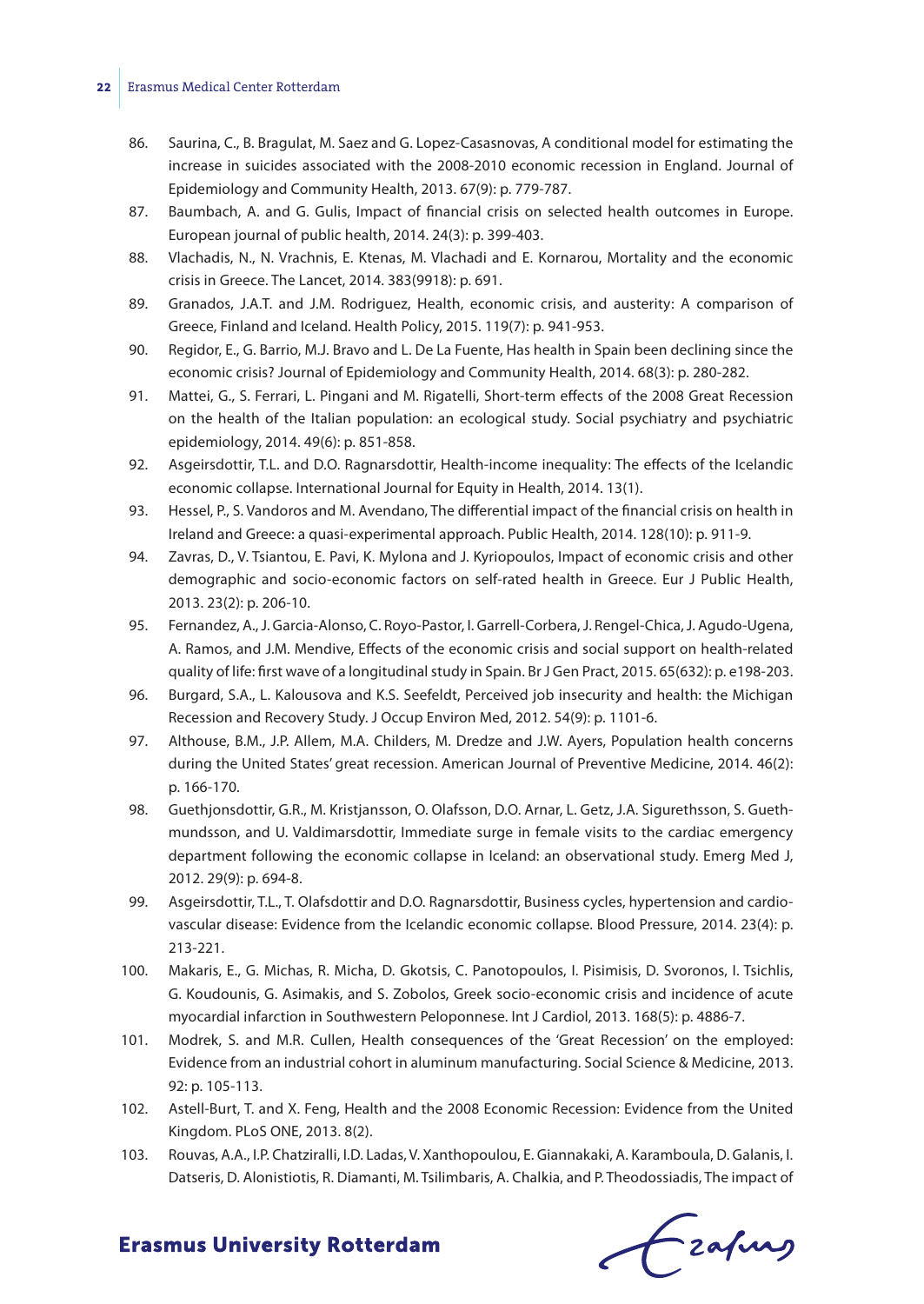financial crisis on central serous chorioretinopathy in Greece: Is there any correlation? European Journal of Ophthalmology, 2014. 24(4): p. 559-565.

- 104. Karatzanis, A.D., E.K. Symvoulakis, V. Nikolaou and G.A. Velegrakis, Potential Impact of the Financial Crisis on Outpatient Hospital Visits due to Otorhinolaryngologic Disorders in Crete, Greece. International Journal of Medical Sciences, 2012. 9(2): p. 126-128.
- 105. Reeves, A., S. Basu, M. McKee, A. Sandgren, D. Stuckler and J.C. Semenza, Tuberculosis control and economic recession: Longitudinal study of data from 21 European countries, 1991-2012. Bulletin of the World Health Organization, 2015. 93(6): p. 369-379.
- 106. Winston, C.A., T.R. Navin, J.E. Becerra, M.P. Chen, L.R. Armstrong, C. Jeffries, R.S.Y. Woodruff, J. Wing, A.M. Starks, C.M. Hales, J.S. Kammerer, W.R. Mac Kenzie, K. Mitruka, M.C. Miner, S. Price, J. Scavotto, A.M. Cronin, P. Griffin, P.A. LoBue, and K.G. Castro, Unexpected decline in tuberculosis cases coincident with economic recession - United States, 2009. Bmc Public Health, 2011. 11.
- 107. Danno, K., J. Komukai, H. Yoshida, K. Matsumoto, S. Koda, K. Terakawa and H. Iso, Influence of the 2009 financial crisis on detection of advanced pulmonary tuberculosis in Osaka city, Japan: a cross-sectional study. Bmj Open, 2013. 3(4).
- 108. Bonovas, S. and G. Nikolopoulos, High-burden epidemics in Greece in the era of economic crisis. Early signs of a public health tragedy. J Prev Med Hyg, 2012. 53(3): p. 169-71.
- 109. Godfrey, E.R. and S.E. Randolph, Economic downturn results in tick-borne disease upsurge. Parasit Vectors, 2011. 4: p. 35.
- 110. Asmundsdottir, L.R., H. Erlendsdottir and M. Gottfredsson, Nationwide Study of Candidemia, Antifungal Use, and Antifungal Drug Resistance in Iceland, 2000 to 2011. Journal of Clinical Microbiology, 2013. 51(3): p. 841-848.
- 111. Sigursteinsdottir, H. and G.L. Rafnsdottir, Sickness and sickness absence of remaining employees in a time of economic crisis: A study among employees of municipalities in Iceland. Social Science and Medicine, 2015. 132: p. 95-102.
- 112. de la Fuente, V.S., M.A. Lopez, I.F. Gonzalez, O.J. Alcantara and D.O. Ritzel, The impact of the economic crisis on occupational injuries. Journal of safety research, 2014. 48: p. 77-85.
- 113. Murphy, S.M., I. Kieran and M.O. Shaughnessy, The trauma of a recession. Irish Journal of Medical Science, 2011. 180(3): p. 735-736.
- 114. Mustard, C.A., A. Chambers, S. Ibrahim, J. Etches and P. Smith, Time trends in musculoskeletal disorders attributed to work exposures in Ontario using three independent data sources, 2004- 2011. Occupational and Environmental Medicine, 2015. 72(4): p. 252-257.
- 115. Vrachnis, N., N. Vlachadis, Z. Iliodromiti, M. Vlachadi and G. Creatsas, Greece's birth rates and the economic crisis. Lancet, 2014. 383(9918): p. 692-3.
- 116. De Curtis, M., Economic recession and maternal and child health in Italy. The Lancet, 2014. 383(9928): p. 1546-1547.
- 117. Pearlman, D.N., T.L. Jackson, A. Gjelsvik, S. Viner-Brown and A. Garro, The impact of the 2007-2009 US recession on the health of children with asthma: evidence from the national Child Asthma Call-Back Survey. Med Health R I, 2012. 95(12): p. 394-6.
- 118. Berger, R.P., J.B. Fromkin, H. Stutz, K. Makoroff, P.V. Scribano, K. Feldman, L.C. Tu, and A. Fabio, Abusive head trauma during a time of increased unemployment: a multicenter analysis. Pediatrics, 2011. 128(4): p. 637-43.
- 119. Kyriopoulos, I.I., D. Zavras, A. Skroumpelos, K. Mylona, K. Athanasakis and J. Kyriopoulos, Barriers in access to healthcare services for chronic patients in times of austerity: An empirical approach in Greece. International Journal for Equity in Health, 2014. 13(1).

Czafing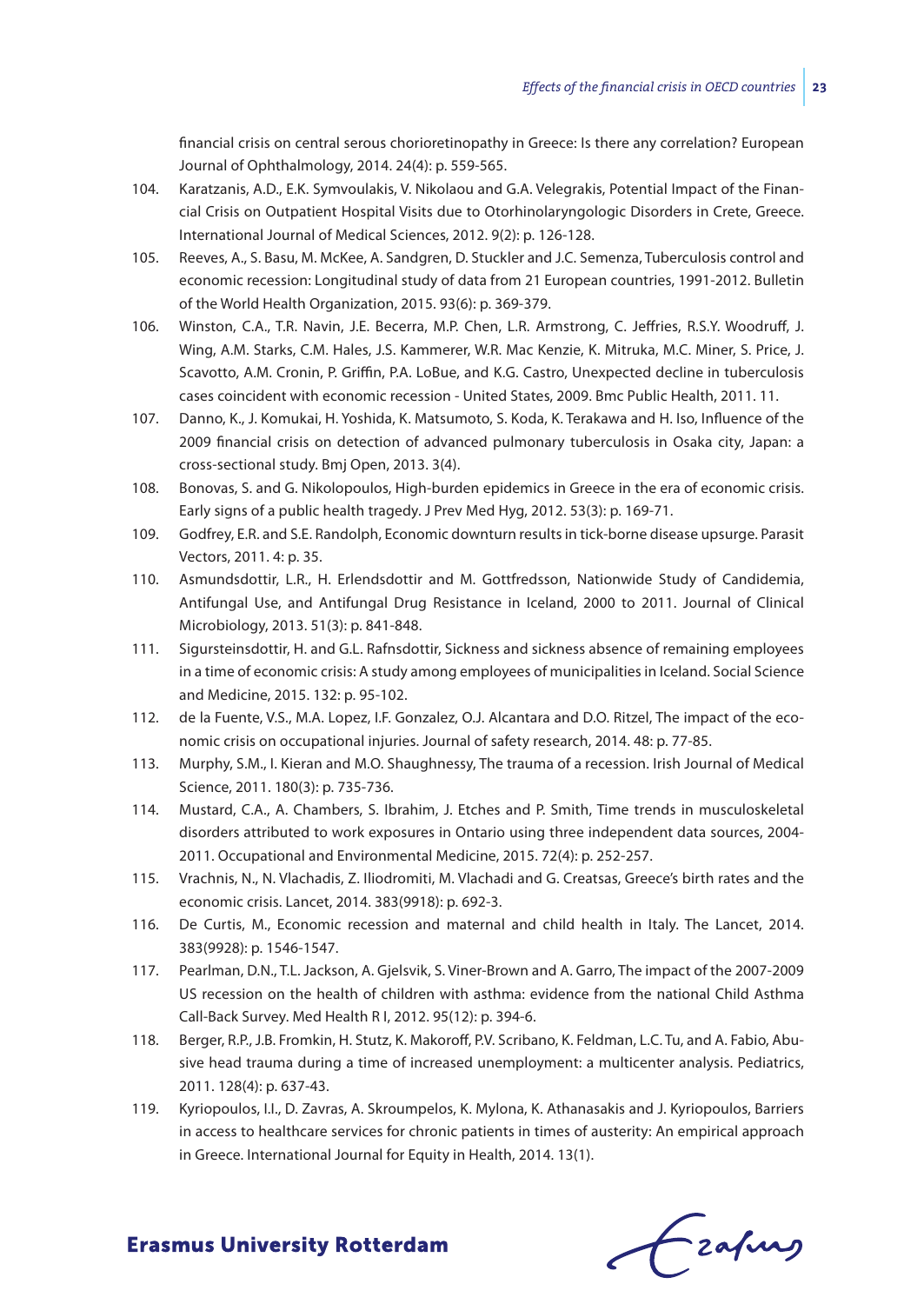- 120. Huang, J., J. Birkenmaier and Y. Kim, Job loss and unmet health care needs in the economic recession: different associations by family income. American journal of public health, 2014. 104(11): p. e178-e183.
- 121. Burgard, S.A. and J.M. Hawkins, Race/Ethnicity, Educational Attainment, and Foregone Health Care in the United States in the 2007-2009 Recession. American Journal of Public Health, 2014. 104(2): p. E134-E140.
- 122. Piette, J.D., A.M. Rosland, M.J. Silveira, R. Hayward and C.A. McHorney, Medication cost problems among chronically ill adults in the US: did the financial crisis make a bad situation even worse? Patient Preference and Adherence, 2011. 5: p. 187-194.
- 123. Kalousova, L. and S.A. Burgard, Tough choices in tough times: debt and medication nonadherence. Health education & behavior : the official publication of the Society for Public Health Education, 2014. 41(2): p. 155-163.
- 124. Boukus, E.R. and P.J. Cunningham, Mixed signals: trends in Americans' access to medical care, 2007-2010. Track Rep, 2011(25): p. 1-6.
- 125. Garcia-Subirats, I., I. Vargas, B. Sanz-Barbero, D. Malmusi, E. Ronda, M. Ballesta and M.L. Vazquez, Changes in access to health services of the immigrant and native-born population in Spain in the context of economic crisis. International Journal of Environmental Research and Public Health, 2014. 11(10): p. 10182-10201.
- 126. Compton, W.M., J. Gfroerer, K.P. Conway and M.S. Finger, Unemployment and substance outcomes in the United States 2002-2010. Drug and Alcohol Dependence, 2014. 142: p. 350-353.
- 127. Macy, J.T., L. Chassin and C.C. Presson, Predictors of health behaviors after the economic downturn: a longitudinal study. Soc Sci Med, 2013. 89: p. 8-15.
- 128. Bor, J., S. Basu, A. Coutts, M. McKee and D. Stuckler, Alcohol Use During the Great Recession of 2008-2009. Alcohol and Alcoholism, 2013. 48(3): p. 343-348.
- 129. Kalousova, L. and S.A. Burgard, Unemployment, measured and perceived decline of economic resources: Contrasting three measures of recessionary hardships and their implications for adopting negative health behaviors. Social Science & Medicine, 2014. 106: p. 28-34.
- 130. Nandi, A., T.J. Charters, E.C. Strumpf, J. Heymann and S. Harper, Economic conditions and health behaviours during the 'Great Recession'. Journal of Epidemiology and Community Health, 2013. 67(12): p. 1038-1046.
- 131. Lo, C.C. and T.C. Cheng, Heavy drinking during periods of high unemployment: 15-Year trend study of the role of race/ethnicity. Drug and Alcohol Dependence, 2013. 133(2): p. 383-390.
- 132. Murphy, R.D., S.E. Zemore and N. Mulia, Housing instability and alcohol problems during the 2007-2009 US recession: the moderating role of perceived family support. Journal of Urban Health. 91(1): p. 17-32.
- 133. Vijayasiri, G., J.A. Richman and K.M. Rospenda, The Great Recession, somatic symptomatology and alcohol use and abuse. Addictive Behaviors, 2012. 37(9): p. 1019-1024.
- 134. Richman, J.A., K.M. Rospenda, T.P. Johnson, Y.I. Cho, G. Vijayasira, L. Cloninger and J.M. Wolff, Drinking in the Age of the Great Recession. Journal of Addictive Diseases, 2012. 31(2): p. 158-172.
- 135. Zemore, S.E., N. Mulia, R.J. Jones-Webb, H.G. Liu and L. Schmidt, The 2008-2009 Recession and Alcohol Outcomes: Differential Exposure and Vulnerability for Black and Latino Populations. Journal of Studies on Alcohol and Drugs, 2013. 74(1): p. 9-20.
- 136. Frijters, P., D.W. Johnston, G. Lordan and M.A. Shields, Exploring the relationship between macroeconomic conditions and problem drinking as captured by Google searches in the US. Social Science & Medicine, 2013. 84: p. 61-68.

Frahing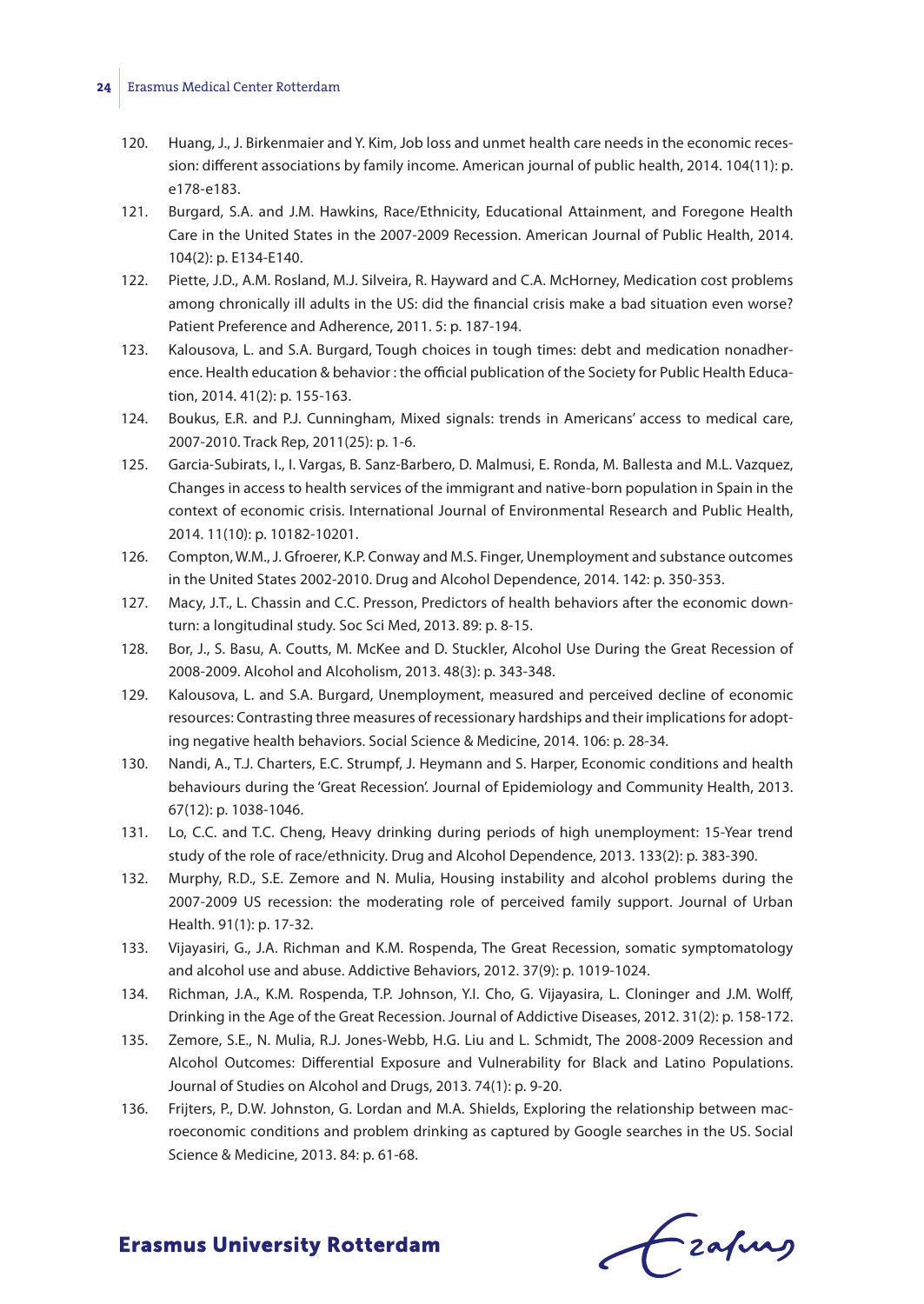- 137. Harhay, M.O., J. Bor, S. Basu, M. McKee, J.S. Mindell, N.J. Shelton and D. Stuckler, Differential impact of the economic recession on alcohol use among white British adults, 2004-2010. European journal of public health, 2014. 24(3): p. 410-415.
- 138. Asgeirsdottir, T.L., H. Corman, K. Noonan, P. Olafsdottir and N.E. Reichman, Was the economic crisis of 2008 good for Icelanders? Impact on health behaviors. Economics & Human Biology, 2014. 13: p. 1-19.
- 139. McClure, C.B., U.A. Valdimarsdottir, A. Hauksdottir and I. Kawachi, Economic crisis and smoking behaviour: prospective cohort study in Iceland. BMJ Open, 2012. 2(5).
- 140. Schoretsaniti, S., F.T. Filippidis, C.I. Vardavas, C. Dimitrakaki, P. Behrakis, G.N. Connolly and Y. Tountas, 5-Year trends in the intention to quit smoking amidst the economic crisis and after recently implemented tobacco control measures in Greece. Addict Behav, 2014. 39(1): p. 140-5.
- 141. Gallus, S., I. Tramacere, R. Pacifici, P. Zuccaro, P. Colombo, S. Ghislandi and C. La Vecchia, Smoking in Italy 2008-2009: a rise in prevalence related to the economic crisis? Prev Med, 2011. 52(2): p. 182-3.
- 142. Jackson, T.L., A. Gjelsvik, A. Garro and D.N. Pearlman, Correlates of Smoking During an Economic Recession Among Parents of Children with Asthma. Journal of Asthma, 2013. 50(5): p. 457-462.
- 143. Jonsdottir, S. and T.L. Asgeirsdottir, The effect of job loss on body weight during an economic collapse. European Journal of Health Economics, 2014. 15(6): p. 567-576.
- 144. Smith, L.P., S.W. Ng and B.M. Popkin, Resistant to the recession: low-income adults' maintenance of cooking and away-from-home eating behaviors during times of economic turbulence. Am J Public Health, 2014. 104(5): p. 840-6.
- 145. Ng, S.W., M.M. Slining and B.M. Popkin, Turning point for US diets? Recessionary effects or behavioral shifts in foods purchased and consumed. Am J Clin Nutr, 2014. 99(3): p. 609-16.
- 146. Loopstra, R., A. Reeves, D. Taylor-Robinson, B. Barr, M. McKee and D. Stuckler, Austerity, sanctions, and the rise of food banks in the UK. BMJ (Online), 2015. 350(h1775).
- 147. Colman, G. and D. Dave, Exercise, physical activity, and exertion over the business cycle. Soc Sci Med, 2013. 93: p. 11-20.
- 148. Stuckler, D., A. Reeves, M. Karanikolos and M. McKee, The health effects of the global financial crisis: can we reconcile the differing views? A network analysis of literature across disciplines. Health Econ Policy Law, 2015. 10(1): p. 83-99.
- 149. Herpertz-Dahlmann, B., Communications of the European society for child and adolescent psychiatry: the state of child and adolescent psychiatry in Greece during the international financial crisis: a brief report. Eur Child Adolesc Psychiatry Research, 2013. 22: p. 131-134.
- 150. Fronstin, P., The impact of the 2007-2009 recession on workers' health coverage. EBRI Issue Brief, 2011(356): p. 1, 4-19.
- 151. Fronstin, P., The impact of the recession on employment-based health coverage. EBRI Issue Brief, 2010(342): p. 1-22.
- 152. Holahan, J., The 2007-09 recession and health insurance coverage. Health Aff (Millwood), 2011. 30(1): p. 145-52.
- 153. McClure, L.A., C.A. Fernandez, T.C. Clarke, W.G. Leblanc, K.L. Arheart, L.E. Fleming and D.J. Lee, Risky drinking in the older population: a comparison of Florida to the rest of the US. Addict Behav, 2013. 38(4): p. 1894-7.

frafing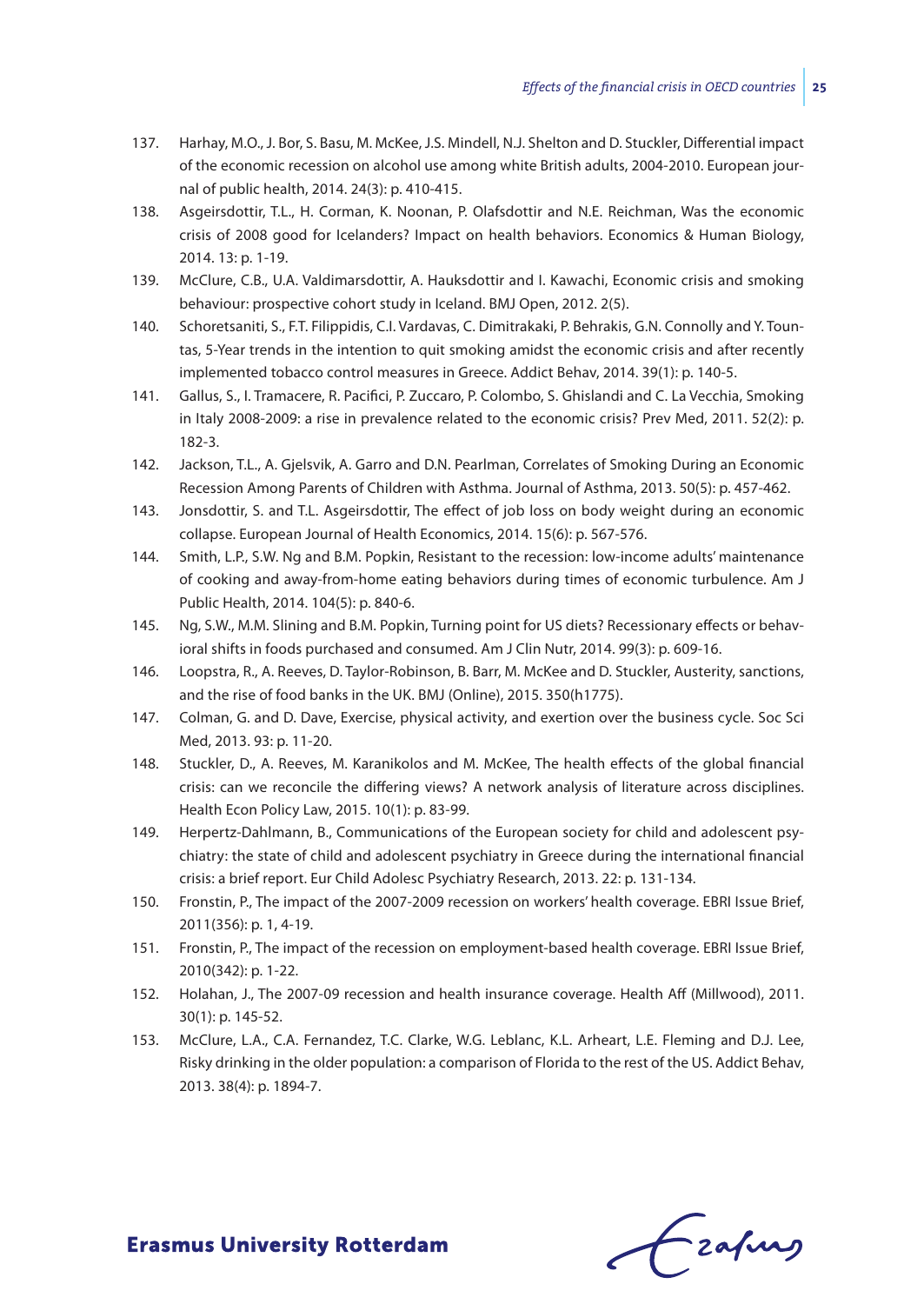# **Chapter 4. Supplementary data**

#### **Appendix 1. List of OECD Countries Included in the Narrative Review**

Australia Austria Belgium Canada Chile Czech Republic Denmark Estonia Finland France Germany Greece Iceland Ireland Israel Italy Japan South Korea Luxembourg **Netherlands** New Zealand Norway Poland Portugal Slovakia Slovenia Spain Sweden Switzerland United Kingdom United States

Frahing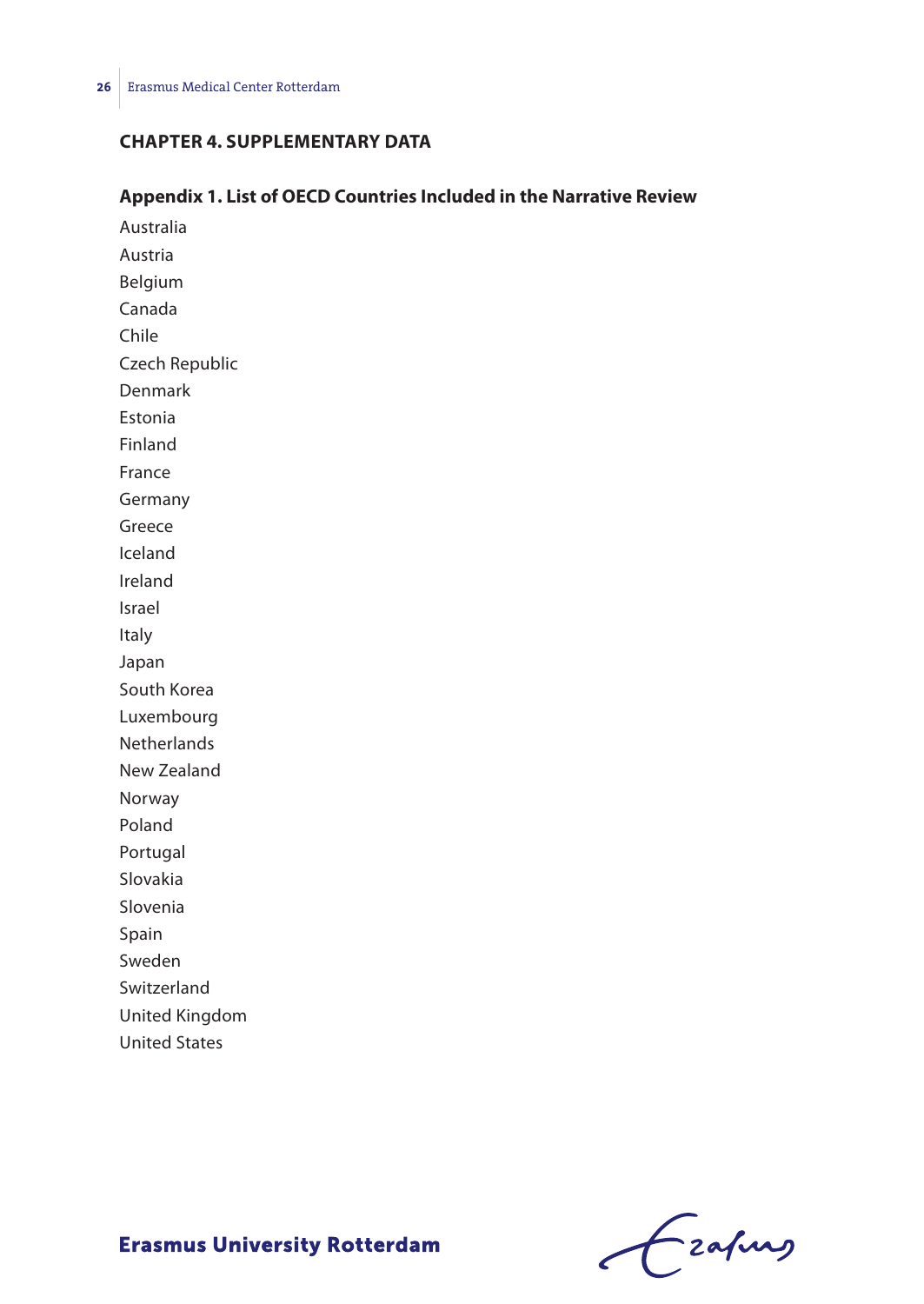#### **Appendix 2: Search strategies**

Database: Embase Classic+Embase Search Strategy:

- - - - - - - - - - - - - - - - - - - - - - - - - - - - - - - - - - - - -

1 (((economic or financ\* or macroeconomic or fiscal or banking) adj4 (cris#s or recession or depression or condition\* or insecurity)) or GDP or unemployment or recession or business cycle or debt or job loss or personnel downsizing or austerity).mp. [mp=title, abstract, subject headings, heading word, drug trade name, original title, device manufacturer, drug manufacturer, device trade name, keyword]

2 exp economic recession/

3 1 or 2

4 (health or health?care).mp. [mp=title, abstract, subject headings, heading word, drug trade name, original title, device manufacturer, drug manufacturer, device trade name, keyword]

5 exp health care/

6 exp health/ or exp health care disparity/ or exp "health care cost"/ or exp health care delivery/ or exp public health/ or exp health care access/ or exp health care availability/ or exp health status/

7 4 or 5 or 6

8 (Australia or Australian or Austria or Austrian or Belgium or Belgian or Canada or Canadian or Chile or Chilean or Czech Republic or Czech or Denmark or Danish or Estonia or Estonian or Finland or Finnish or France or French or Germany or German or Greece or Greek or Iceland or Icelandic or Ireland or Irish or Israel or Israeli or Italy or Italian or Japan or Japanese or Korea or Korean or Luxembourg or Luxembourgian or Netherlands or Dutch or New Zealand or New Zealandian or Norway or Norwegian or Poland or Polish or Portugal or Portuguese or Slovakia or Slovak or Slovenia or Slovenian or Spain or Spanish or Sweden or Swedish or Switzerland or Swiss or United Kingdom or Britain or English or British or United States or American).mp. [mp=title, abstract, subject headings, heading word, drug trade name, original title, device manufacturer, drug manufacturer, device trade name, keyword] 9 Australia/

- 10 Austria/
- 11 Belgium/
- 12 Canada/
- 13 Chile/
- 14 Czech Republic/
- 15 Denmark/



-zafurs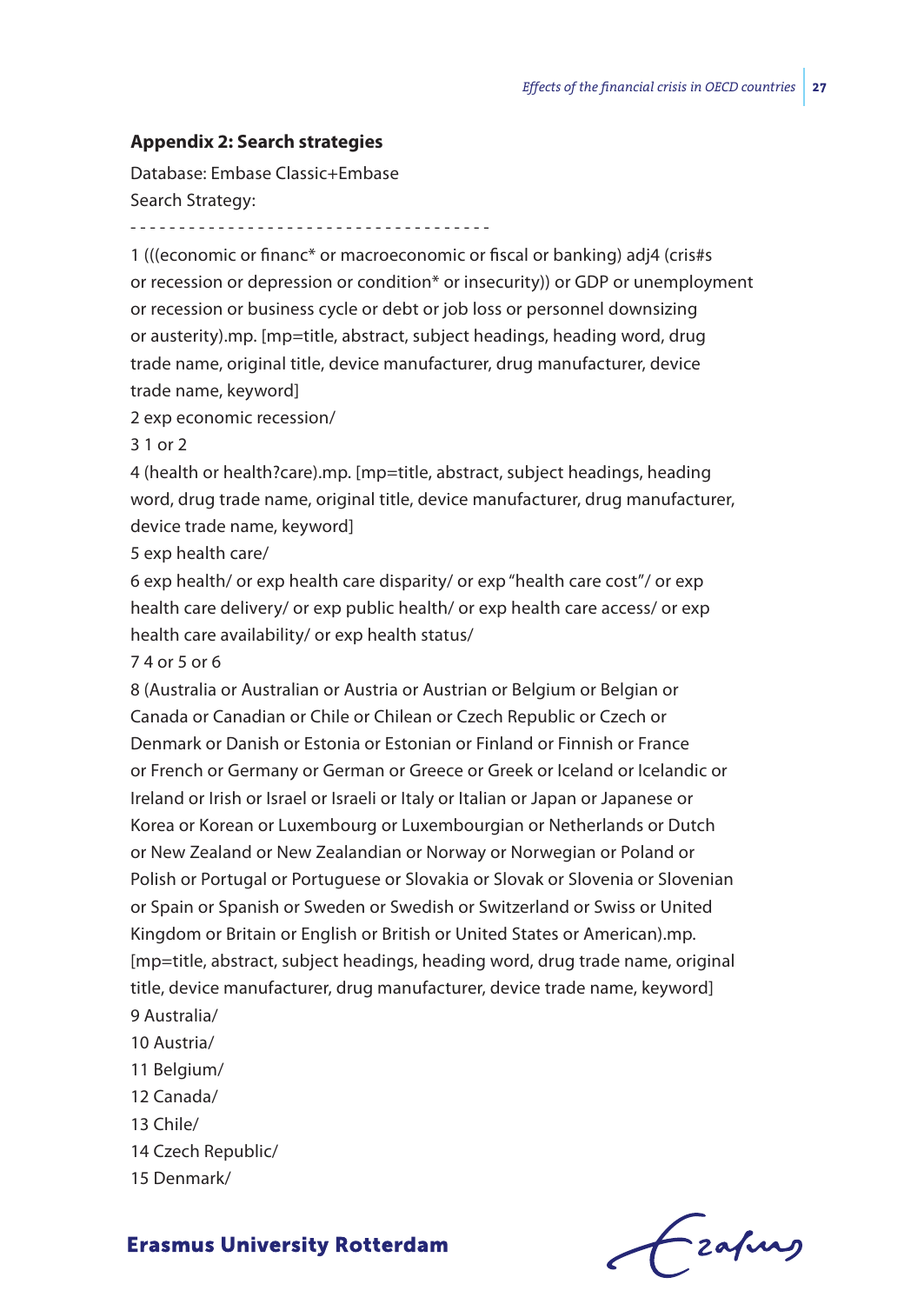16 Estonia/

17 Finland/

18 France/

19 Germany/

20 Greece/

21 Iceland/

22 Ireland/

23 Israel/

24 Italy/

25 Japan/

26 Korea/ or South Korea/

27 Luxembourg/

28 Netherlands/

29 New Zealand/

30 Norway/

31 Poland/

32 Portugal/

33 Slovakia/

34 Slovenia/

35 Spain/

36 Sweden/

37 Switzerland/

38 United Kingdom/

39 United States/

40 8 or 9 or 10 or 11 or 12 or 13 or 14 or 15 or 16 or 17 or 18 or 19 or 20 or 21 or 22 or 23 or 24 or 25 or 26 or 27 or 28 or 29 or 30 or 31 or 32 or 33 or 34 or 35

or 36 or 37 or 38 or 39

41 OECD.mp.

42 high income countr\*.mp. [mp=title, abstract, subject headings, heading word, drug trade name, original title, device manufacturer, drug manufacturer, device trade name, keyword]

43 41 or 42

44 40 or 43

45 3 and 7 and 44

46 limit 45 to (english language and yr="2009 -Current")

\*\*\*\*\*\*\*\*\*\*\*\*\*\*\*\*\*\*\*\*\*\*\*\*\*\*\*

 $f$  zafung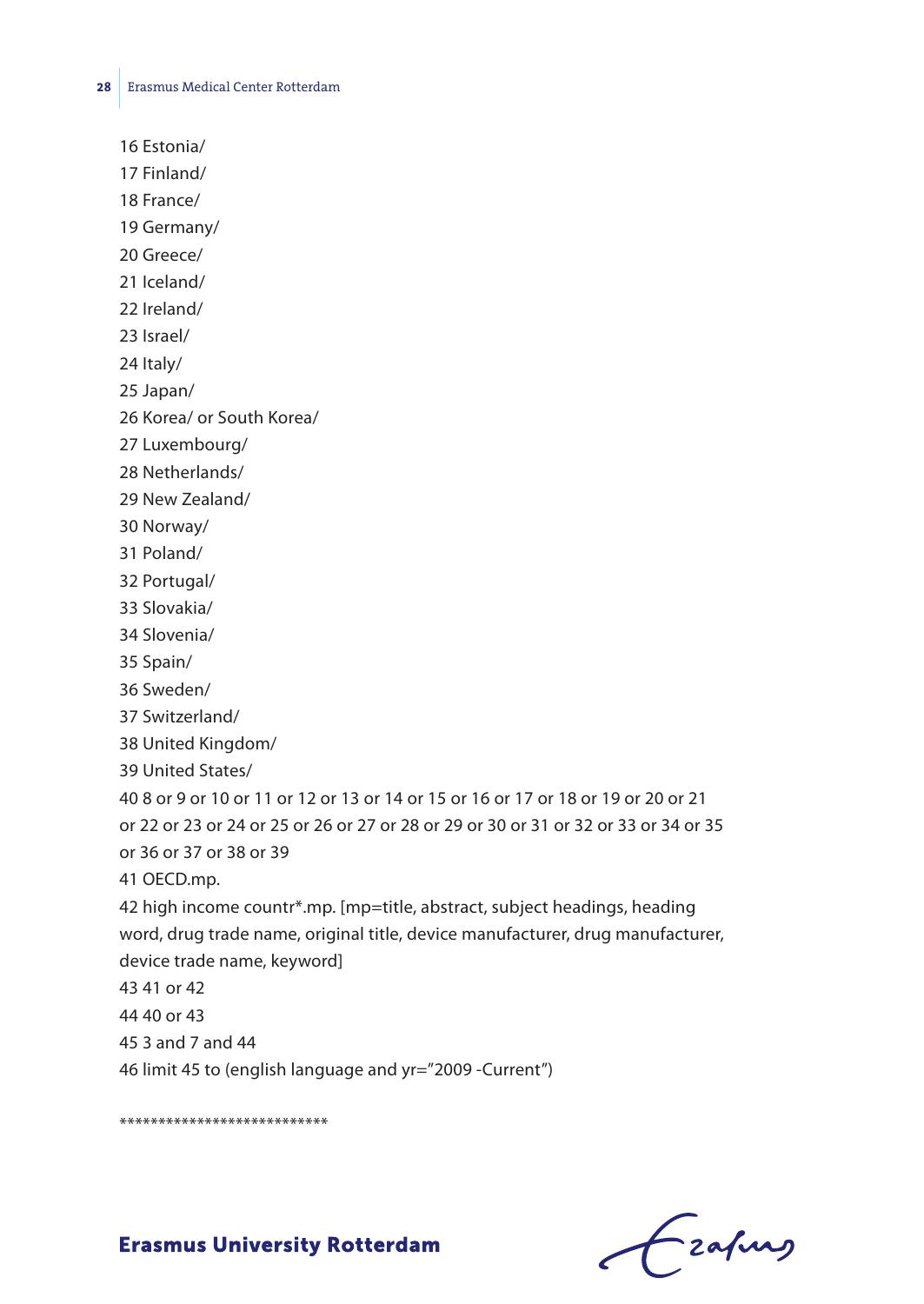Database: Ovid MEDLINE(R) Search Strategy:

- - - - - - - - - - - - - - - - - - - - - - - - - - - - - - - - - - - - -

1 (((economic or financ\* or macroeconomic or fiscal or banking) adj4 (cris#s or recession or depression or condition\* or insecurity)) or GDP or unemployment or recession or business cycle or debt or job loss or personnel downsizing or austerity).mp. [mp=title, abstract, original title, name of substance word, subject heading word, keyword heading word, protocol supplementary concept word, rare disease supplementary concept word, unique identifier] 2 exp Economic Recession/

3 1 or 2

4 (health or health?care).mp. [mp=title, abstract, original title, name of substance word, subject heading word, keyword heading word, protocol supplementary concept word, rare disease supplementary concept word, unique identifier] 5 exp "Delivery of Health Care"/

6 exp Health/ or exp Health Status/ or exp Public Health/ or exp "Quality of Health Care"/ or exp Quality Indicators, Health Care/ or exp Health Services Accessibility/ or exp Health Resources/ or exp Health Services/ 7 4 or 5 or 6

8 (Australia or Australian or Austria or Austrian or Belgium or Belgian or Canada or Canadian or Chile or Chilean or Czech Republic or Czech or Denmark or Danish or Estonia or Estonian or Finland or Finnish or France or French or Germany or German or Greece or Greek or Iceland or Icelandic or Ireland or Irish or Israel or Israeli or Italy or Italian or Japan or Japanese or Korea or Korean or Luxembourg or Luxembourgian or Netherlands or Dutch or New Zealand or New Zealandian or Norway or Norwegian or Poland or Polish or Portugal or Portuguese or Slovakia or Slovak or Slovenia or Slovenian or Spain or Spanish or Sweden or Swedish or Switzerland or Swiss or United Kingdom or Britain or English or British or United States or American).mp. [mp=title, abstract, original title, name of substance word, subject heading word, keyword heading word, protocol supplementary concept word, rare disease supplementary concept word, unique identifier]

- 9 Australia/
- 10 Austria/
- 11 Belgium/
- 12 Canada/
- 13 Chile/
- 14 Czech Republic/
- 15 Denmark/

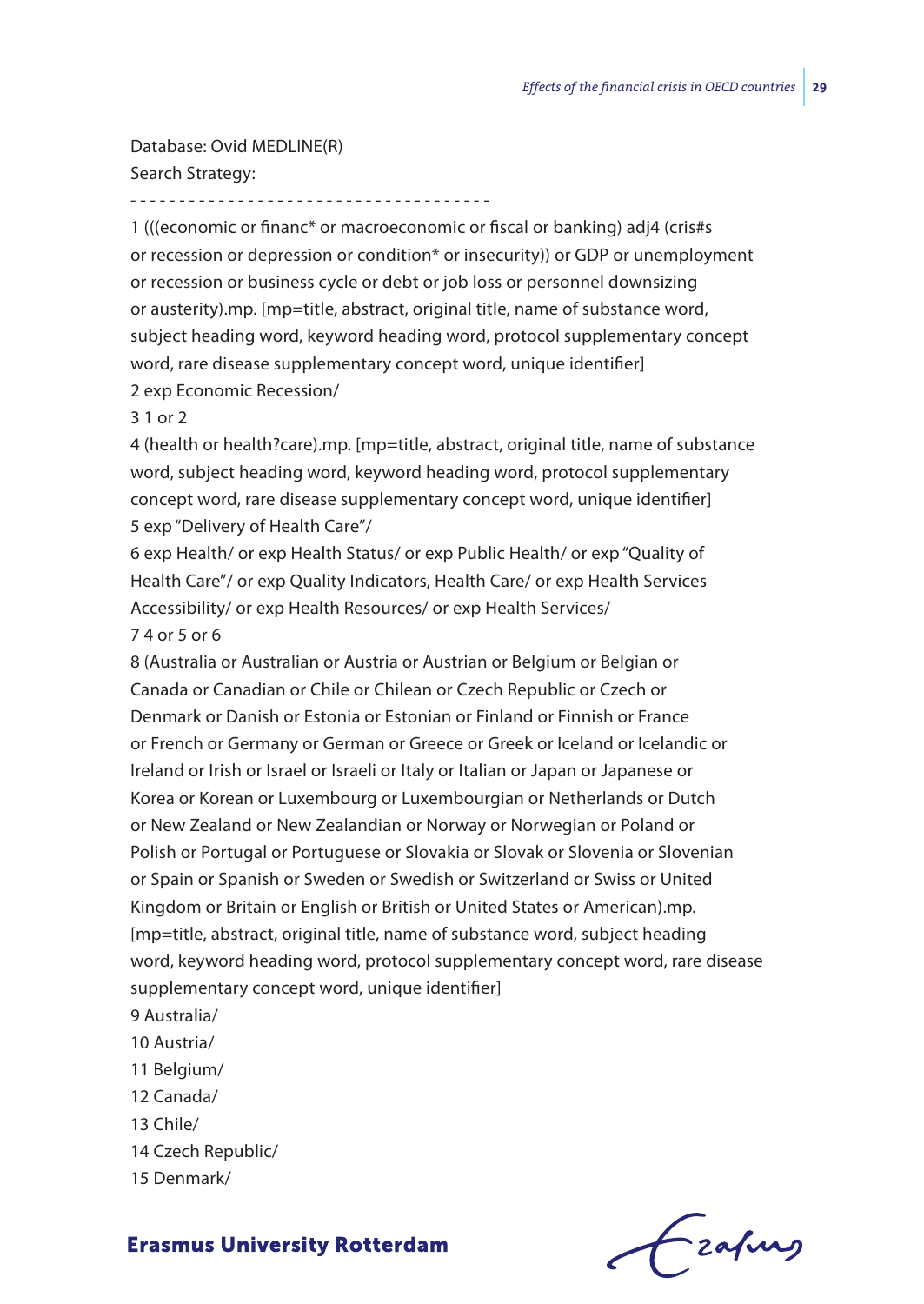16 Estonia/

17 Finland/

18 France/

19 Germany/

20 Greece/

21 Iceland/

22 Ireland/

23 Israel/

24 Italy/

25 Japan/

26 Korea/ or "Republic of Korea"/

27 Luxembourg/

28 Netherlands/

29 New Zealand/

30 Norway/

31 Poland/

32 Portugal/

33 Slovakia/

34 Slovenia/

35 Spain/

36 Sweden/

37 Switzerland/

38 Great Britain/

39 United States/

40 8 or 9 or 10 or 11 or 12 or 13 or 14 or 15 or 16 or 17 or 18 or 19 or 20 or 21 or 22 or 23 or 24 or 25 or 26 or 27 or 28 or 29 or 30 or 31 or 32 or 33 or 34 or 35 or 36 or 37 or 38 or 39

41 OECD.mp. [mp=title, abstract, original title, name of substance word, subject heading word, keyword heading word, protocol supplementary concept word, rare disease supplementary concept word, unique identifier] 42 high income countr\*.mp. [mp=title, abstract, original title, name of substance word, subject heading word, keyword heading word, protocol supplementary concept word, rare disease supplementary concept word, unique identifier]

43 41 or 42

44 40 or 43

45 3 and 7 and 44

46 limit 45 to (english language and yr="2009 -Current")

\*\*\*\*\*\*\*\*\*\*\*\*\*\*\*\*\*\*\*\*\*\*\*\*\*\*\*

Frafing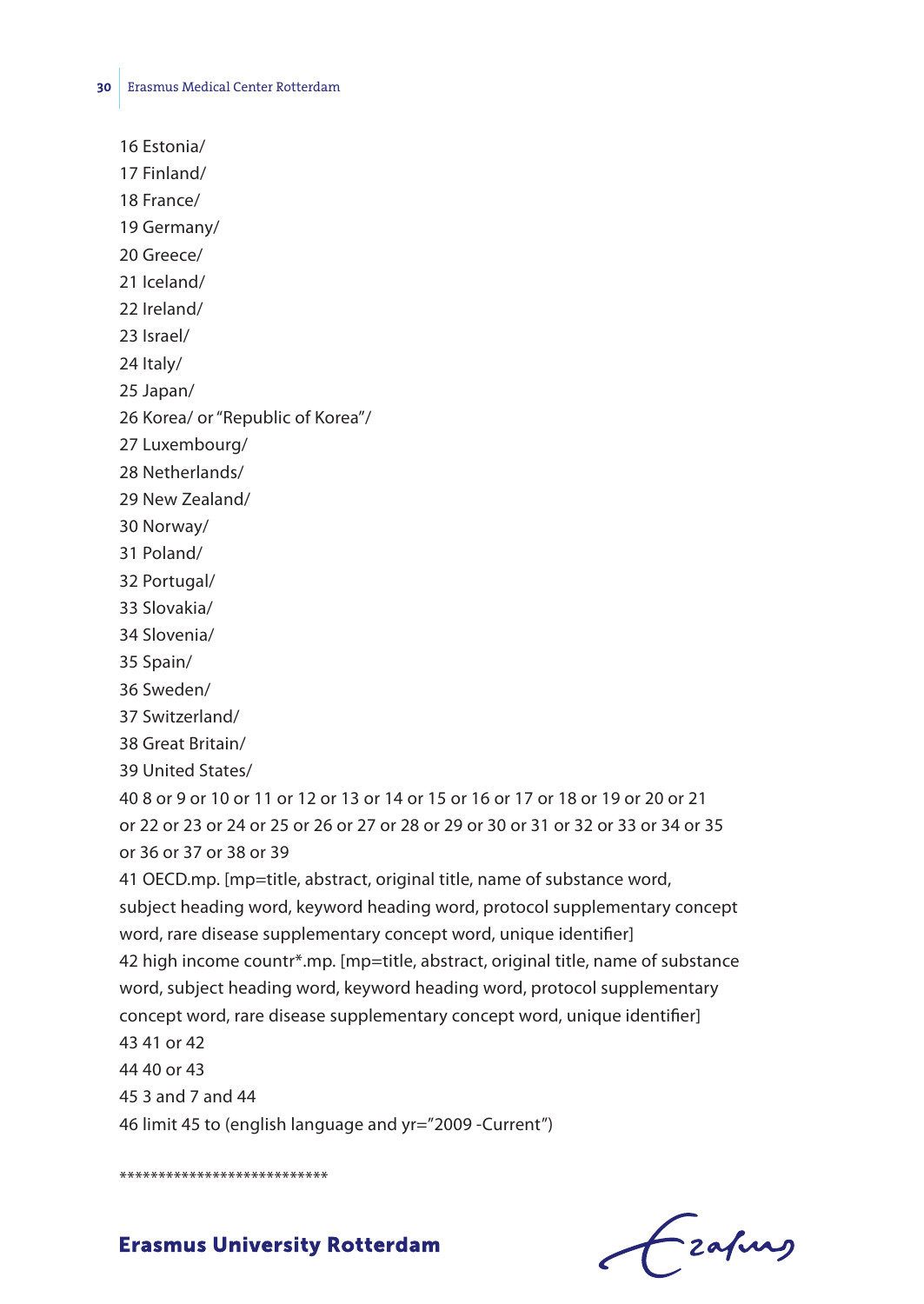Database: Econlit Search Strategy:

1 (((economic or financ\* or macroeconomic or fiscal or banking) adj4 (cris#s or recession or depression or condition\* or insecurity)) or GDP or unemployment or recession or business cycle or debt or job loss or personnel downsizing or austerity).mp. [mp=heading words, abstract, title, country as subject] 2 [economic recession/]

3 1 or 2

4 (health or health?care).mp. [mp=heading words, abstract, title, country as subject]

5 [health/]

6 [health care/]

7 4 or 5 or 6

8 (Australia or Australian or Austria or Austrian or Belgium or Belgian or Canada or Canadian or Chile or Chilean or Czech Republic or Czech or Denmark or Danish or Estonia or Estonian or Finland or Finnish or France or French or Germany or German or Greece or Greek or Iceland or Icelandic or Ireland or Irish or Israel or Israeli or Italy or Italian or Japan or Japanese or Korea or Korean or Luxembourg or Luxembourgian or Netherlands or Dutch or New Zealand or New Zealandian or Norway or Norwegian or Poland or Polish or Portugal or Portuguese or Slovakia or Slovak or Slovenia or Slovenian or Spain or Spanish or Sweden or Swedish or Switzerland or Swiss or United Kingdom or Britain or English or British or United States or American).mp. [mp=heading words, abstract, title, country as subject]

9 [Australia/]

- 10 [Austria/]
- 11 [Belgium/]
- 12 [Canada/]
- 13 [Chile/]
- 14 [Czech Republic/]
- 15 [Denmark/]
- 16 [Estonia/]
- 17 [Finland/]
- 18 [France/]
- 19 [Germany/]
- 20 [Greece/]
- 21 [Iceland/]
- 22 [Ireland/]